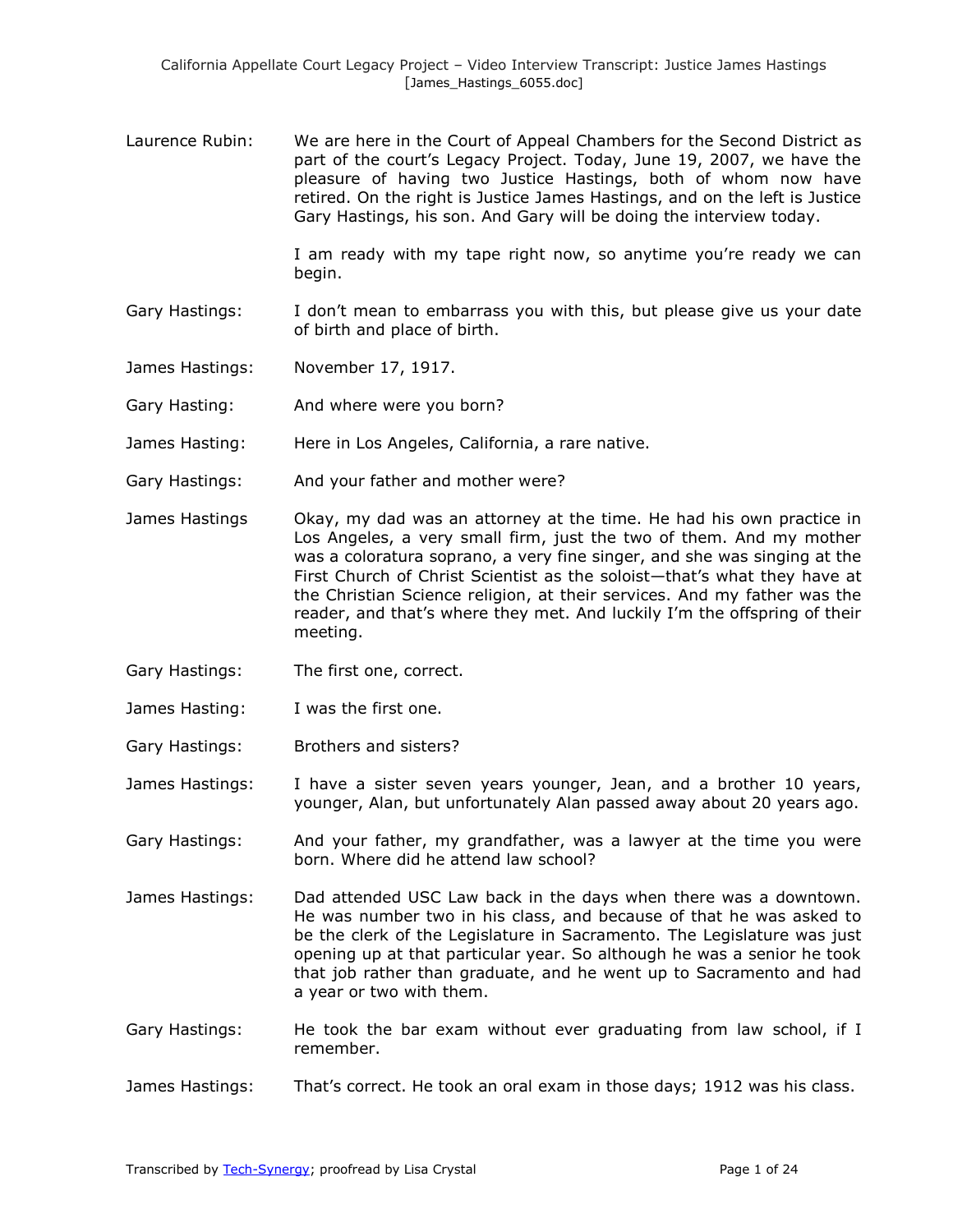- Gary Hastings: Your grandfather was also a lawyer, wasn't he?
- James Hastings: My grandfather was quite interesting. He was primarily a dentist but he loved the law, so he took the courses in law and became a lawyer. But he was also from the Deep South, where my father was, in Jonesboro, Arkansas; he was the first Republican mayor after the Civil War in the Deep South.
- Gary Hastings: Now how was growing up in Los Angeles in the first 10, 15 years of your life? What was that like?
- James Hastings: I went to all of the basic L.A. schools; Los Angeles High, which was, I thought, just a great school. Because my dad had gone to SC and was a loyal Trojan, he of course wanted me to go to USC, and that's where I went. L.A. in those days was quite different than it is now.
- Gary Hastings: What were the things you enjoyed doing as a youngster up until, say, before you went to college?
- James Hastings: Well, I was a swimmer and at L.A. High I played water polo and I was on the swimming team. Dad had been quite successful as a lawyer and the Depression hit, and everybody took a beating then. As a matter of fact, quickly—he had, along with others before the Depression, had purchased 40 acres on Wilshire Boulevard. And if he had been able to hang onto that I would not have had to have gone to work during the Depression. But he couldn't hang onto it; it was foreclosed. And along with others, I started off doing a lot of work.

Dad had clients who owned some restaurants; I became busboys every summer, and until I went to college I worked every year getting my college money to go to college.

## $(00:05:25)$

- Gary Hastings: At one point in time, if I recall correctly, you were a lifeguard over at Catalina.
- James Hastings: I was a lifeguard at Catalina during one of my college years, that's correct. But I also was head of the waterfront at the private school over there.
- Gary Hastings: Is that where you learned to enjoy scuba diving?
- James Hastings: As far as I know I was the first diver in California who had a mask that would cover your eyes. I read in a magazine that Japan had developed a mask and I sent away for it by mail. I got the mask, and I put it on, and I started diving over at Catalina with that mask. And the people were quite surprised to see what I could do with it.
- Gary Hastings: At one point in time you had an encounter with a moray eel, if I recall correctly.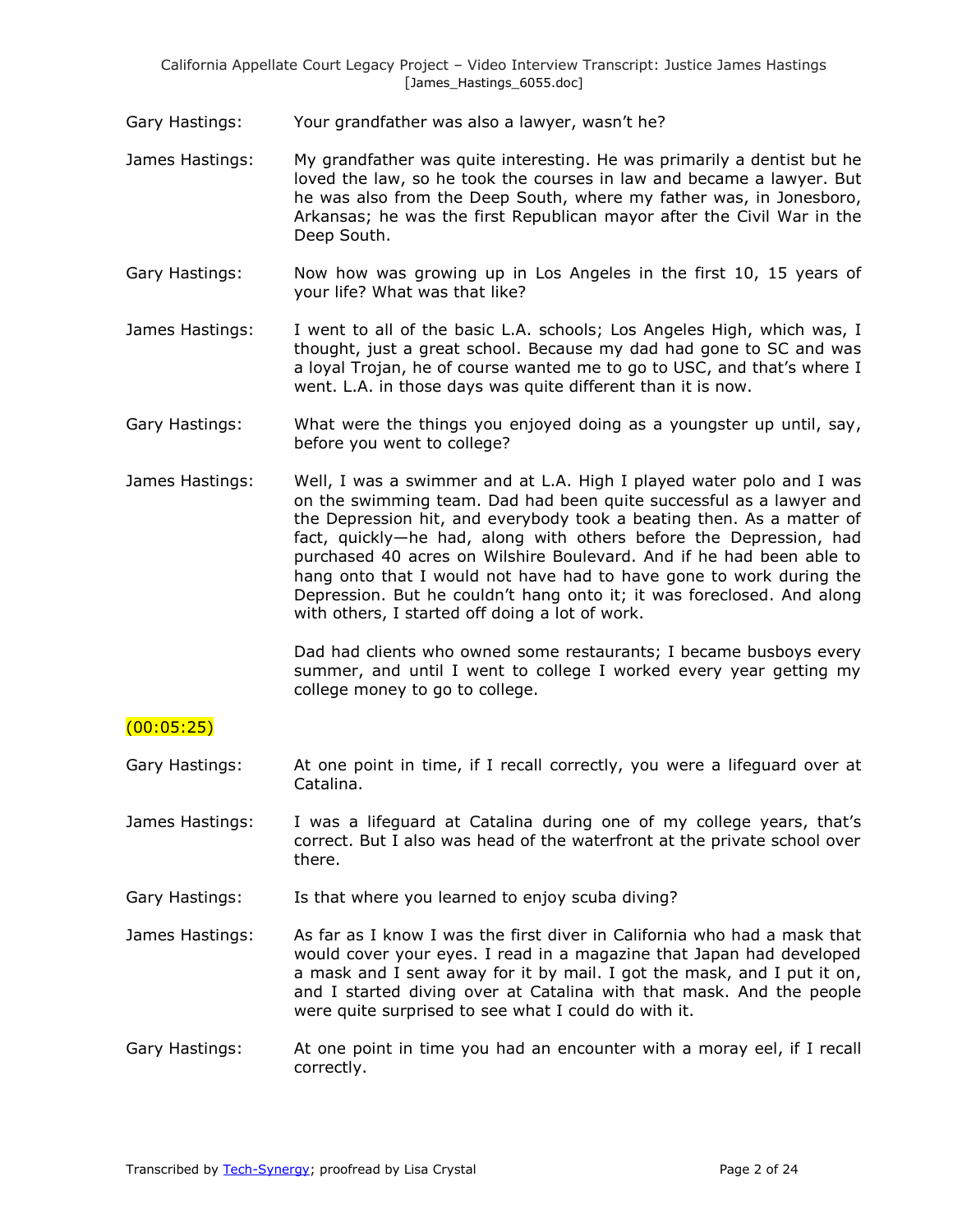- James Hastings: Oh, yeah. *[laughing]* I had a moray eel wrap around my leg once, and I think I could have broken all school records in the 100-yard dash getting away from that.
- Gary Hastings: *[Laughing]* And how did the Great Depression affect you overall?
- James Hastings: Let me say this. I'm very appreciative of being able to have my son interview me here, and of course I'm very proud of the fact that he became a judge and a justice on the Court of Appeal. One of my theories was that because I had to work my way through SC, which I did, that it would be good for them to do the same thing. I would help them with the tuition, but I felt that as far as their spending money and their fraternity money, their gasoline, that they should work enough in order to appreciate what work did for them. So I guess, as you would say, Gary, you know how I sort of rubbed that in. *[laughing]*
- Gary Hastings: *[Laughing]* And you started USC at what year?
- James Hastings: I started at USC in 1936 and graduated in 1940.
- Gary Hastings: You met some people at USC that have gone on to become lifelong friends; two of them I'm thinking about in particular, Joe Wapner and Gordy Wright, why don't you give us a little background.
- James Hastings: Well, I'm going to tell you a story about Judge Joe Wapner a little later in this. But I first met Joe Wapner when we were both undergraduates at USC. He was the president of Interfraternity Council; I was a Trojan Knight. We both thought that we were BMOCs; I'm not sure we were, but that's how we got to be good friends. So my knowledge and friendship with Joe Wapner goes back to 1938. The story about the other person you're asking about, Gordy Wright, I'll tell you about a little later.
- Gary Hastings: Okay. And when did you start thinking about a career in law?
- James Hastings: I had always wanted it, but when I went to college, the war was right over the horizon. And I knew that I would be called in the war before I could really do much about it, so I never seriously considered going to law school until I got through the war. And then when I got through the war, I realized I could go to law school with the help of the GI Bill, which was great. And I was married then, and that's really when I gave serious attention to going to law school.
- Laurence Rubin: Gary, before we leave undergraduate, what was campus life like at USC in the late '30s early '40s? Howard Jones was the football coach then.
- James Hastings: It was wonderful, of course. I don't think that you could be a SC graduate and not say that it's probably the four best years of your life. I was in a fraternity; it was a good fraternity. I would say that . . . we had the captain of the football team; we had the top quarterback on the team, Amby Schindler, who was a roommate of mine, who is still a very close friend of mine. Amby is still alive. Amby, as you know, was voted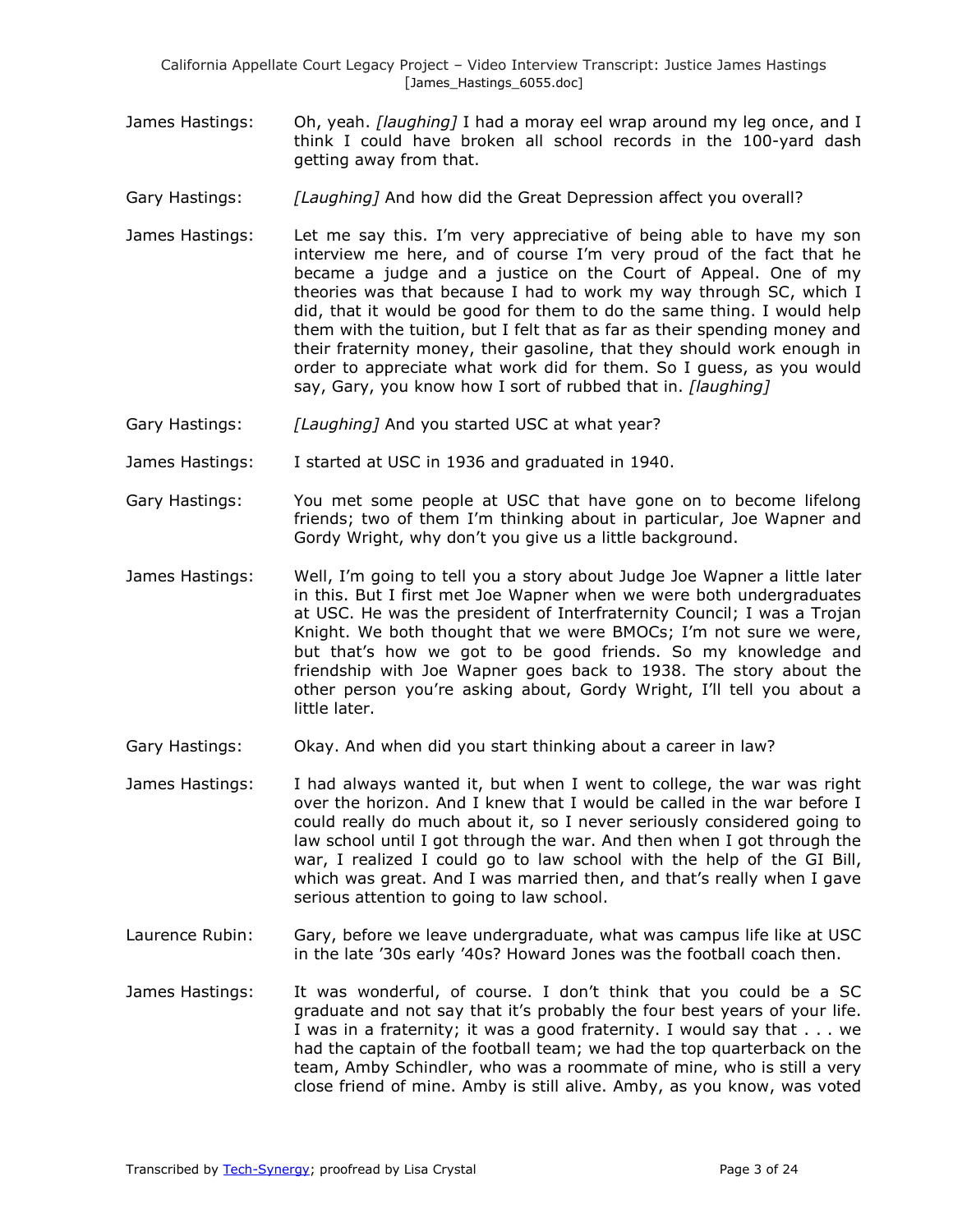the outstanding most valuable player in the 1939 Rose Bowl game against Tennessee.

## $(00:10:38)$

Tennessee had never been scored upon, but Amby in that game scored the two touchdowns to beat them 14 to nothing.

But anyway, going back to your question, did I have a good time at SC, most people thought it was pretty much a country club back in those days. Well, maybe that's true, but we also got a good education out of it. They taught us well, and I'll have to say, I agree that it's probably the four best years of my life.

- Gary Hastings: You also played water polo at USC.
- James Hastings: I was on the water polo team, made three letters.
- Gary Hastings: Were you an All-American?
- James Hastings: Well, they didn't have that in those days, but I did lead the conference in goals scored in my junior year.
- Gary Hastings: And you were thinking about possibly trying out for the Olympic team, weren't you?
- James Hastings: Okay, in 1940, the Olympics were going to be in Japan, and the United States Olympic team for the previous three Olympics—remember, they came along every four years, so I'm talking about that period of time had come from the Los Angeles Athletic Club. They had the water polo team that represented the United States.

I was asked if I would like to come out and practice with them with the hope of making the team and going to the Olympics in 1940. I said yes, I practiced with them, and then the Olympics were canceled because of the war. So that nipped that particular desire in the bud.

- Gary Hastings: You graduated in 1940 from USC?
- James Hastings: Correct.
- Gary Hastings: And you had fought then.
- James Hastings: I had been president of my fraternity, and the traveling secretary for the fraternity had visited our house. We had a very good fraternity and he asked if I would like to come back and be traveling secretary for SAE. And this gave me a chance in the war when I couldn't make the go with the team in the Olympics because of the cancellation. I said yes, I would take the job, because it meant that I would travel all over the United States. And I think I visited over 40 universities as a traveling secretary for one year.
- Gary Hastings: And you were married what year?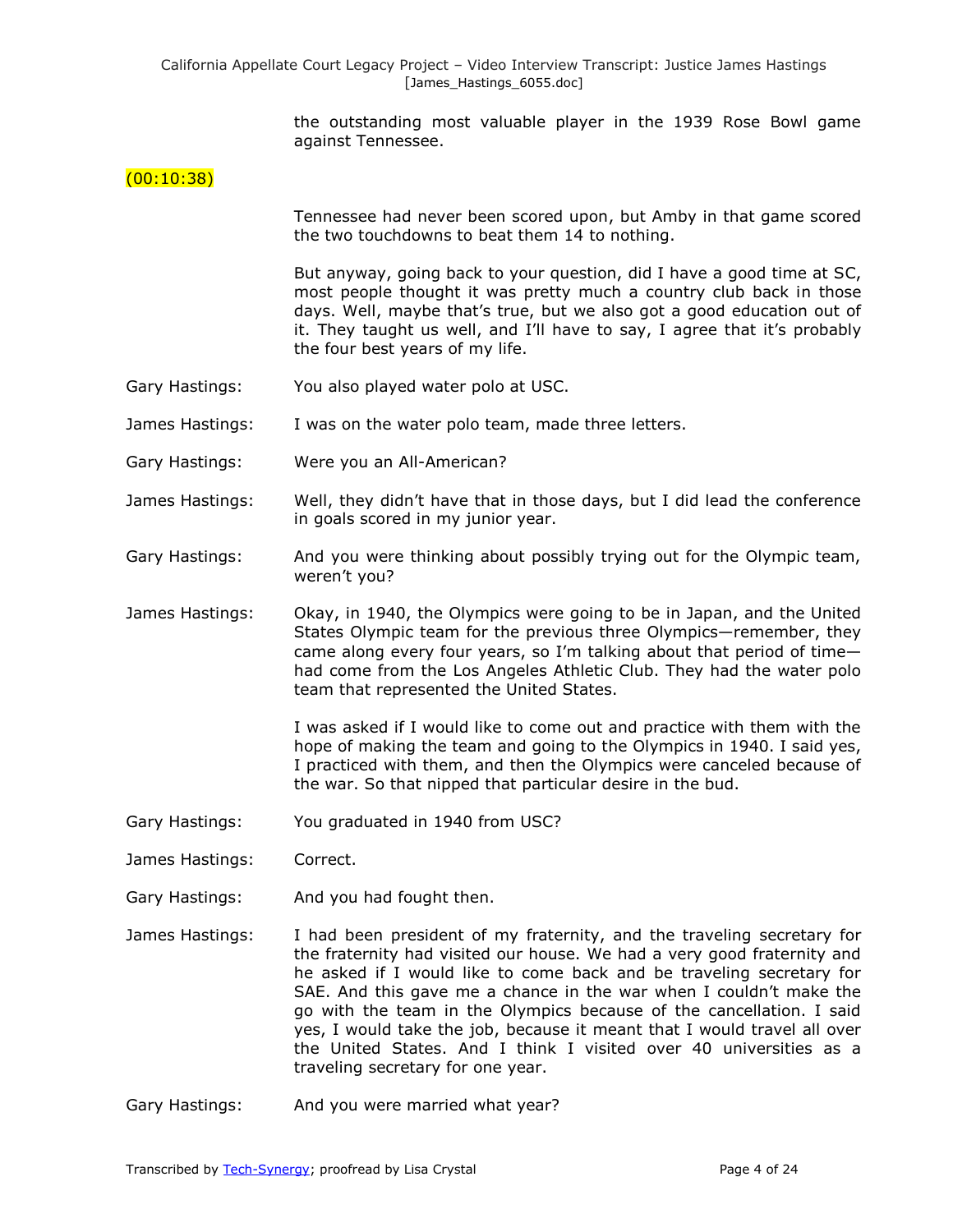James Hastings: I was married in 1941, June 9, 1941.

Gary Hastings: To whom?

James Hastings: Margaret Hastings was also a USC student. She was one year behind me. She was going with a friend of mine from L.A. High also, by the name of Chuck Johnson, and we put him up for student body president for the year of 1941. Because of my activities on campus, I more or less was his manager to get him elected. During that campaign, I of course saw Margie, who at that time was going with Chuck, and we fell in love and I married her. After I did my one year as traveling secretary, I came home, she graduated, and we were married one week later.

> By the way, I think it should be noted Margie was an exceptional gal, because in the year of 1940, her father had been murdered. This was one of the biggest tragic stories that had ever occurred in Los Angeles.

## (00:15:01)

Her father was principal of South Pasadena High School, which was the top high school in the state. It sent more students to college than any other high school and a lot of it was because of him. He was apparently a very fine person. What happened is that because he was the principal, he was also on the Board of Education for the San Marino-South Pasadena School Board.

They had had to fire the teacher of the local junior high school because he was not doing his job well. This guy was a gun expert. He called a meeting of the board—nobody knew why at the time—but he called a meeting and they met on the campus of the Pasadena-San Marino High School. After they were all seated, he came in and he had a gun, he had a couple of guns, and he killed all of them that were seated there at the table, which I think was four; then he went out and shot the secretary, and then he got in his car and went down to his high school, junior high, where he tried to kill two more.

He permanently injured one, who did not die, but killed another one. I think, as I recall, all told, he killed five different people, including Margie's father. This was really devastating because she was so close to her father. They were not only a father-daughter combination, they were just terrific friends. He was a great USC booster. He went to Northwestern, but he liked private universities. So when he came out here, he sort of was adopted or adopted USC as his school. He always had season tickets. He took Margie and she became a real devoted fan, which is good for me, because I was the same way with our football team.

See, we had the national championship in 1939 with five of my fraternity brothers: Joe Shell, who was the captain of that team, was a fraternity brother of mine; Amby Schindler, who was the quarterback, was the most outstanding player of the game; and we had several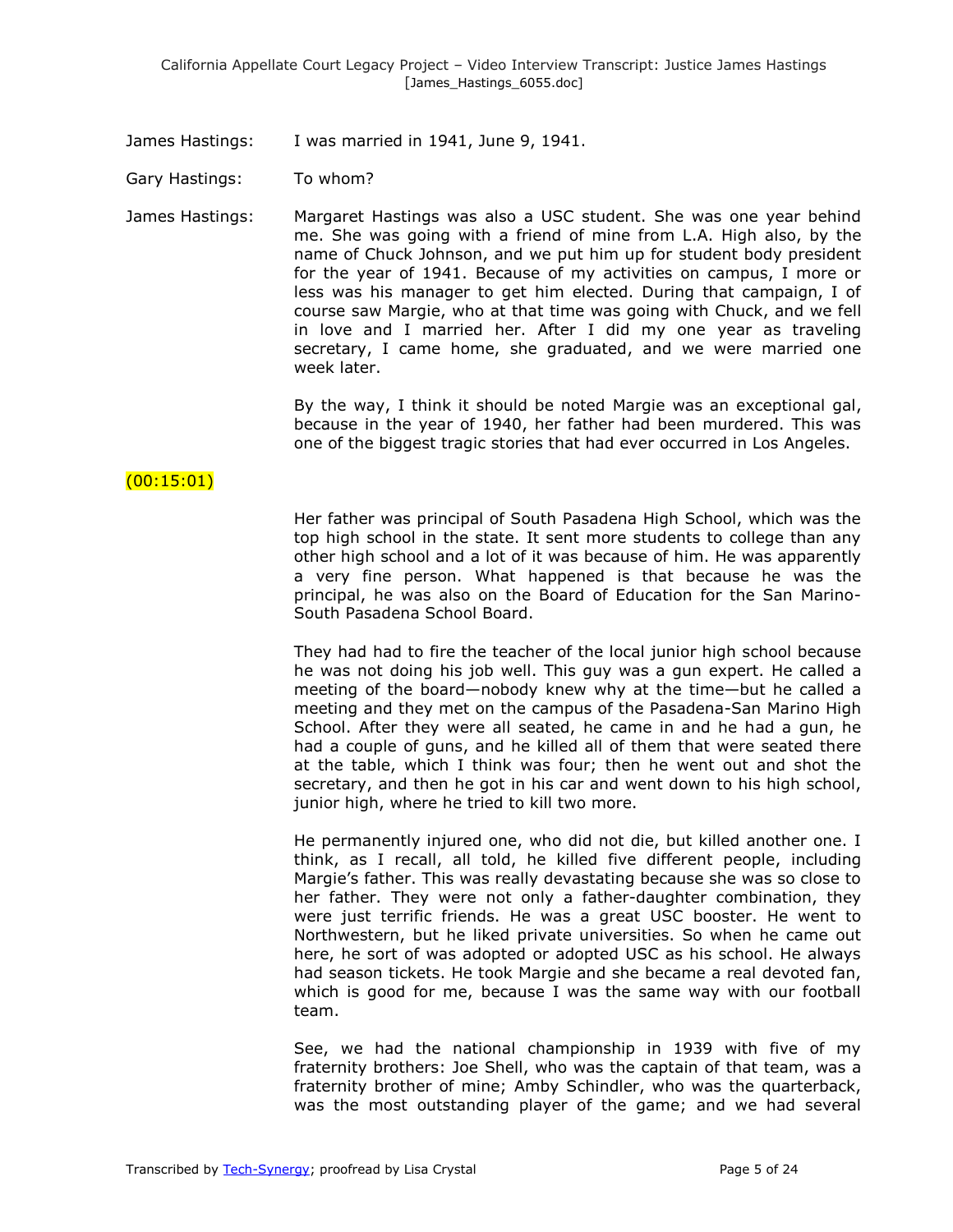others who were on the first string. So it was pretty close for me to be connected with them—pretty nice, I should say.

- Gary Hastings: Okay, well, when did you enlist and go to the OCS?
- James Hastings: I think it would have been a year after we were married, which would have been about six months after Pearl Harbor, I was able to get my enlistment in. I received a commission because I had a degree, and they immediately sent me back to Harvard University where the Navy had its communications school. And I was there for six months living in the Yard, Harvard yard, where I learned all about Navy communications, how to handle flashing lights, how to do everything that a communications officer had to do. And I graduated from that naval school and was sent to an old destroyer.
- Gary Hastings: That was one of the old four-stackers?
- James Hastings: *[Laughing]* It was an old four-stacker.
- Gary Hastings: Where were you sent then?
- James Hastings: Okay, we had some very interesting duty. There were three of us, three old destroyers, but we had been recommissioned and we had been given all of the latest equipment so that we were in good shape. My first, most interesting duty after we got convoyed ships down in South America was . . . by the way, seeing you're here, Gary, I had finished up a convoy in Recife, Brazil.

## 00:20:02

Being a communications officer, I was able to get the first dispatches for our ship. I went ashore and found out that we were going to be sent to New York. I had not yet met you. You were born on the day that my ship sailed out of New Orleans for Brazil, so I had not yet met you. I received a telegram just after we got out of the Mississippi River that you had been born.

So when I found out that we were going to New York on that day in Brazil, I was able to get a telegram off to your mother, that it would be great seeing her at the Commodore Hotel in New York on such and such a date. I couldn't say anything more than that because of restrictions on everything that I knew, but she would understand. And sure enough, when we got into the harbor she was there, and I saw you for the first time.

- Gary Hastings: Now, you served in the North Atlantic, if I recall correctly, also?
- James Hastings: We had some interesting duty. The U-boats at that time were just tearing apart our convoys. They hit upon the idea of taking the small Kaiser ships and turning them into small aircraft carriers that could handle about maybe 15 planes and that was all. The three of us, the three old destroyers, were assigned to be the plane guard for one of these carriers.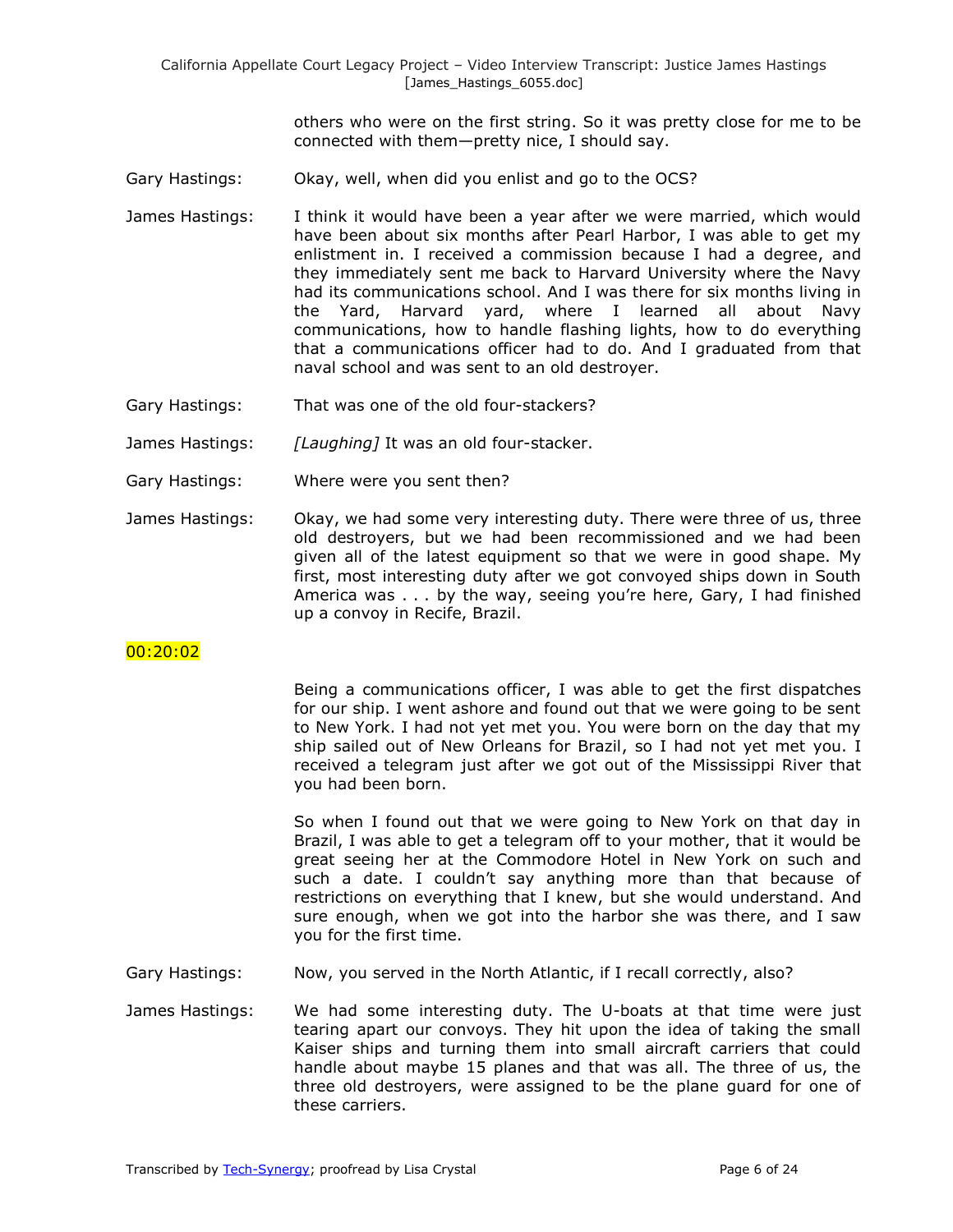We were the first to get out into the North—well, not quite the North Atlantic—off of the coast of France. The German U-boats would surface at night or in the evening to charge their batteries, and they had no problems about being attacked because nobody could get to them at that time. They were quite surprised because we were able to get there with our airplanes, and we did. On that particular, very first, trip we got 12 submarines, which was unheard of in those days.

Our sister ship . . . let me go, back up, a moment. One of the bombs from the plane had injured a submarine and it could not submerge. So our sister ship, which was closest to the submarine, was sent over to finish it off. They got over there. They tried to hit it with cannon fire but the seas were too heavy, and the captain decided, what the heck. A German submarine was far more important than an old four-stacker destroyer, so he rammed it.

Trouble is, is that when he rammed it, they stuck together, and the bow of the destroyer stuck with the bow of the submarine. Okay, now all of the Germans were pouring out of the conning tower, and our fellow officers and the crewmen were firing at them from above, which was good. So they were able to capture the submarine. Then they backed off, and in backing off, the submarine sank, the destroyer started to sink. And then we got into the action and got over there to get them all saved, and that was pretty rough because we had rough seas; we lost quite a few.

- Gary Hastings: Wasn't that a part of a *Life* magazine story?
- James Hastings: Yes, that was a big story in *Life* magazine. As a matter of fact, the United States was so hungry for any kind of a victory back in those days over the Germans that this was the first big encounter where we came out ahead.

## (00:25:00)

Gary Hastings: How long were you stationed in the North Atlantic?

James Hastings: Well, from there, they took our ship, turned it into what they called a fast landing craft, and we landed the Marines in the war in southern France. We came up in that particular invasion and helped to land then.

- Gary Hastings: And you ended up your career in the Navy, at least your active career.
- James Hastings: After law school I was determined to get out of the Navy, which I did; but after law school, a friend of mine was in Navy intelligence, and he told me about the program they had to recruit officers into Navy intelligence at that time. And it was paying \$90 a month to come back in, and I needed that money—being just a young attorney, it looked pretty good. So I went into the Navy Intelligence Reserve, which turned out to be a very good thing because it opened the door for me to some very, very good business and some interesting stories.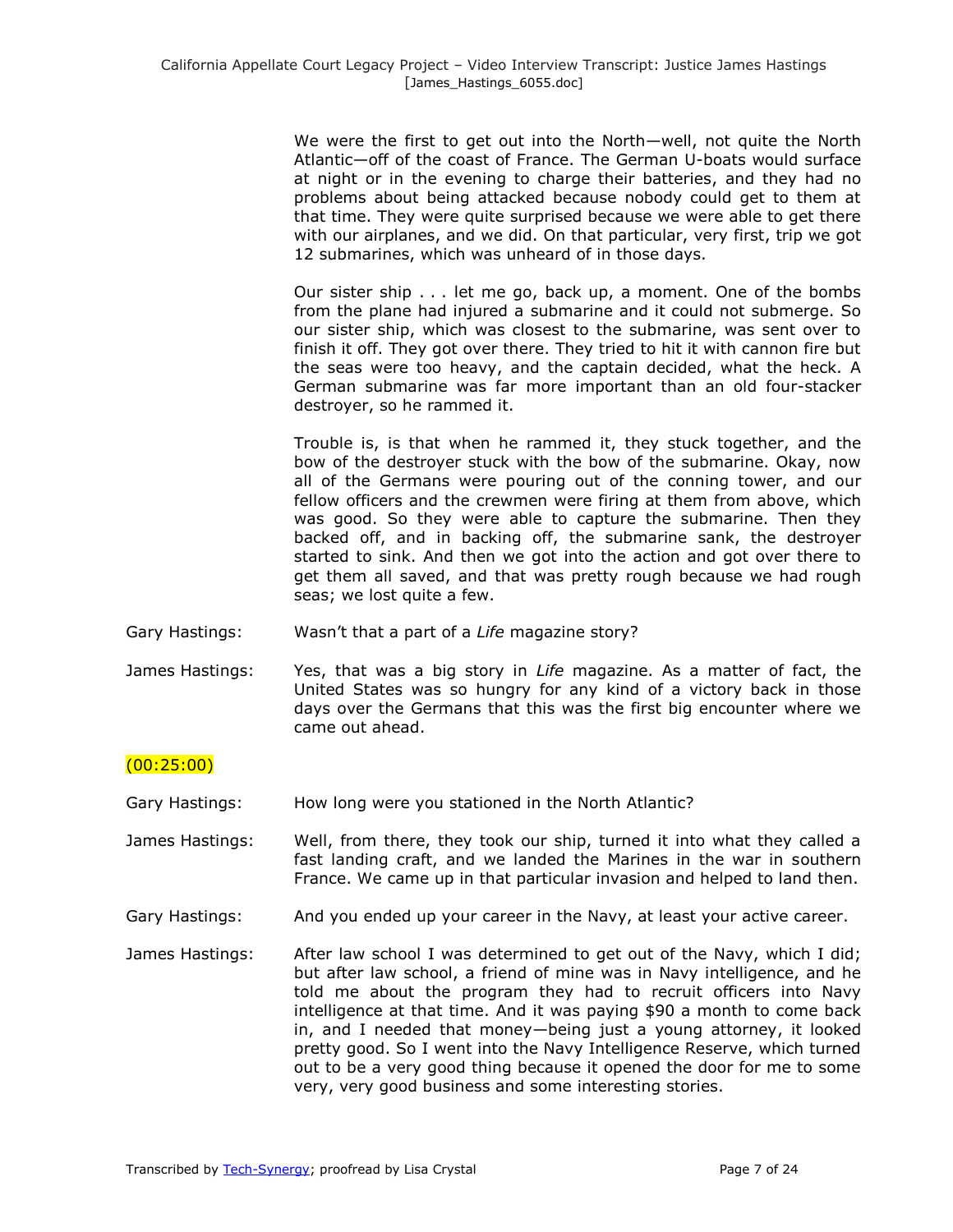Gary Hastings: You ultimately retired at what rank?

James Hastings: Captain force driver.

Gary Hastings: Didn't you also go back and teach at that other little school across town at the end of the war?

James Hastings: Yeah, I taught a couple of years, business law at USC, and then I taught real property law at Southwestern University.

- Gary Hastings: You taught navigation at UCLA, didn't you?
- James Hastings: You're right. I did teach navigation at UCLA for about seven months.
- Gary Hastings: Okay. After the war, you went to work where?

James Hastings: After the war, I went in with my father in his firm.

Gary Hastings: What about Firestone?

James Hastings: Oh, thank you. Yes, I was with Firestone Tire & Rubber Company in their personnel office, assistant personnel director.

Gary Hastings: Did that teach you anything?

James Hastings: Yes. *[laughing]* I think it taught me that I wanted to be my own boss. Because as personnel director, I saw how our president and other senior officers could fire almost at whim anybody that they didn't like. I thought this was no way for me. And so I think, Gary, one of the things that I kept emphasizing to you is be your own boss.

Gary Hastings: So you decided to go to law school. And you showed up, if I recall correctly, on the steps of USC Law School in your uniform to try and sign up. Is that correct?

James Hastings: Yes.

Gary Hastings: And why don't you tell us about that?

James Hastings: Well, I got out of the service in November of 1945, I guess it would be, and I went down to enroll in the SC Law School, and standing there next to me in the line was my friend from undergraduate days, Joseph Wapner, who as you know went on to become very famous as the *People's* judge.

> So we studied together along with another person who's a graduate from SC, Gordon Wright, and we had a plan: after each Friday night, we would type up a summary of all of our classes the week before. And we stuck together all though law school.

> Gordon went on to become a very fine trial attorney. You know Joe Wapner's story: he became a judge and then became the judge for *People's Court*.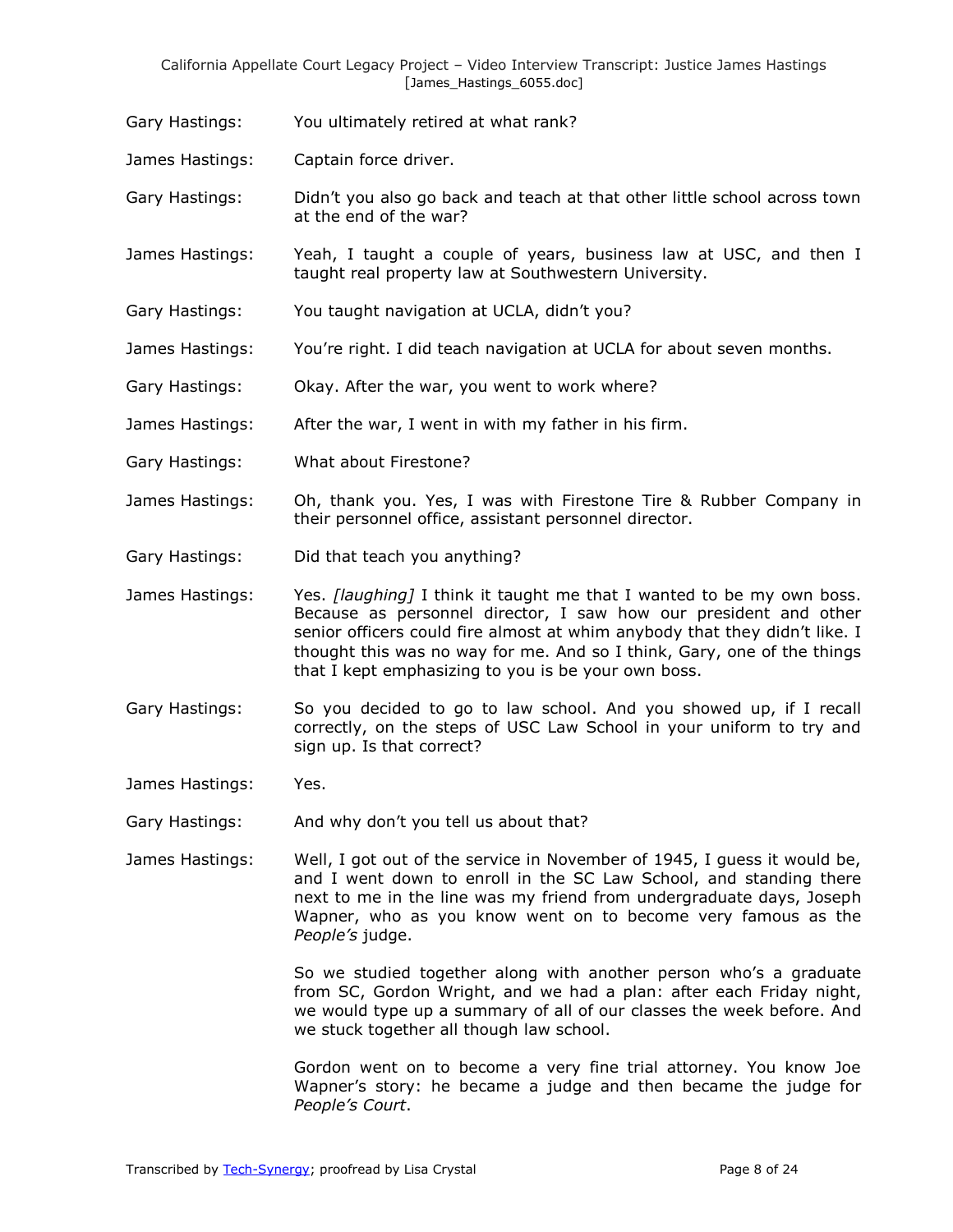- Gary Hastings: You met some people during your law school days that helped mentor you in the future. Who do you recall in that regard?
- James Hastings: You're going to have to refresh my memory on that.
- Gary Hastings: What about Bob Kingsley?
- James Hastings: Oh, well, Bob Kingsley was known as the "hatchet man." Did you go to USC?
- Laurence Rubin: I did not, I went to UCLA.
- James Hastings: Okay. Bob Kingsley was the "hatchet man" on the law school faculty. He probably flunked more and had more students afraid of him than any other teacher. And he was tough, because Bob Kingsley was a very brilliant man, a very brilliant teacher. Luckily I got through his courses all right. And finally, when I was appointed to the Court of Appeal, Bob had been appointed to the Court of Appeal by Governor Pat Brown because of his knowledge of the law, and he became sort of a mentor to me. I was able to talk to Bob and get a lot of good views on how I should write my opinions. So I had a very fine relationship with Bob after I graduated.

#### 00:30:50

- Gary Hastings: There were also a number of people that I think you met at law school that you knew throughout the years that helped your career. And I'm thinking of William French Smith, and the Lucas brothers, and Justice Eagleson. Could you talk a little bit about them?
- James Hastings: Well, first of all, I think we should probably go back and talk about how it was that I was appointed as both a superior court judge and a Court of Appeal justice.

When Reagan ran for Governor, I did not vote for him. We had somebody running against him by the name of Christopher, who was mayor of San Francisco, and I thought that he would be a good Governor. I couldn't see Reagan at that point, who was well known as a movie actor, but not that well known as a politician and a leader. So I did not vote for Reagan at that point. When Reagan won his election, he had run on a ticket in which he promised, not being an attorney himself, that he would appoint judges by using the Missouri system.

The Missouri system was where there would be a committee of, I think, three laymen, three judges, and three attorneys. This committee would review applicants who wanted to become judges and they would then give to the Governor the names of three that they had picked to be qualified to be judges. The Governor then was required, under the Missouri law, to appoint one of them.

After Reagan was elected, he appointed a committee, headed by Seth Hufstedler, to draft the wording for that law; and I was on that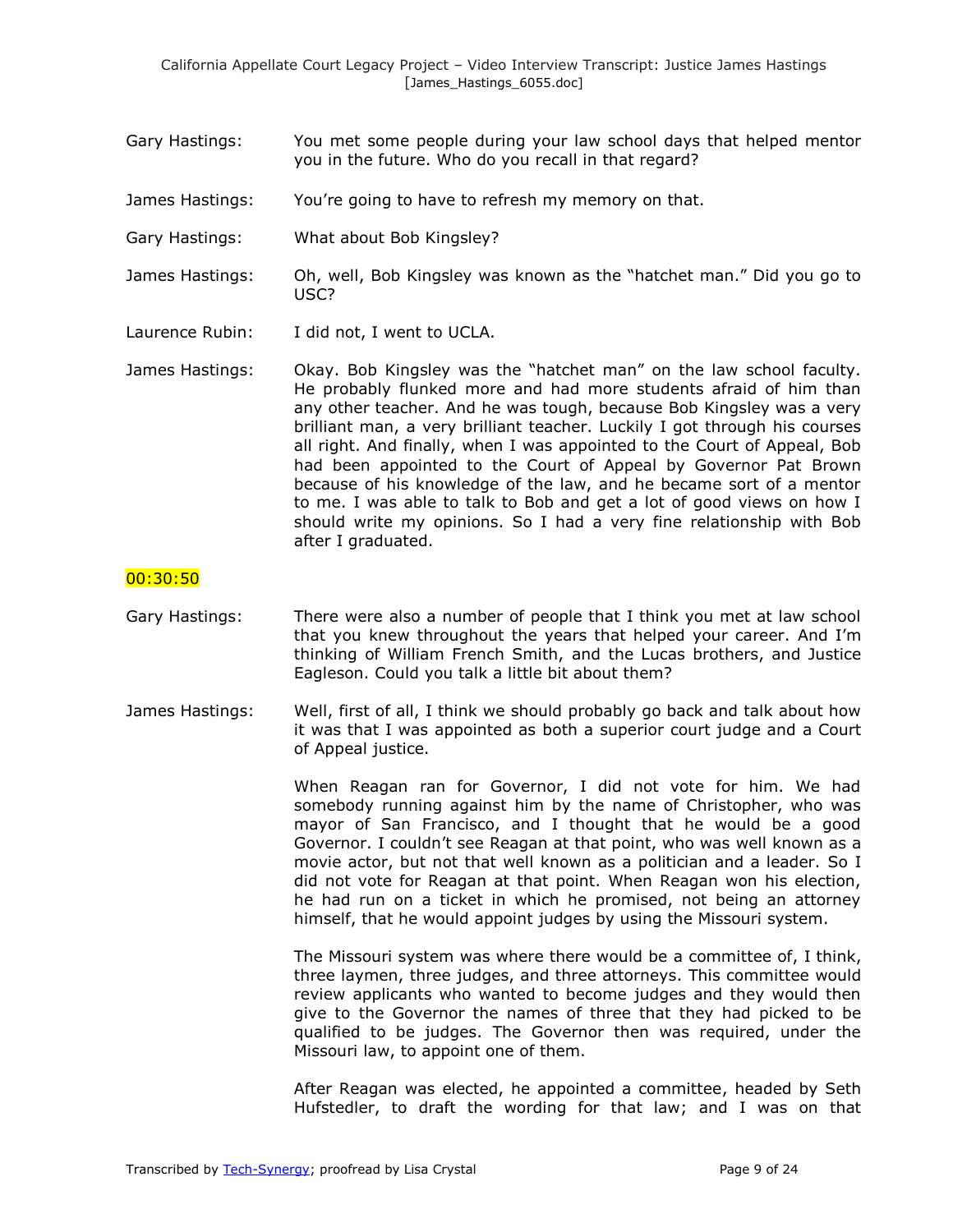committee. Why he appointed me to that committee, I never knew. But we drafted up the law, sent it up to Reagan, and he sent it over to the legislators. For some reason or other, they never approved it. I think we know why. I think the legislators felt that maybe if they ever wanted to run for a judgeship, that they might have a hard time getting on that committee's recommendation. And so anyway, it never got out of committee.

So Reagan appointed his own committee, and on that committee were friends of mine, including a good friend, William French Smith, who was a tennis partner of mine. And I think that maybe . . . well, anyway, let me put it this way. While Reagan was Governor, 13 judgeships were opened up by the Legislature.

So I was asked by a friend of mine on that committee if I would accept a judgeship if it was offered to me, and I talked it over with my wife and said yes. So that's how I was appointed to the superior court.

Now on the Court of Appeal, I still to this day don't know how that happened; I had been a judge for just seven months. And I want to tell a quick story.

## (00:35:21)

I found out that if you're just a new appointee, you might be expected to take the worst cases that were coming out of Division One, which was the division that assigned the cases. My first case was a very, very tough case in which two senior judges had declared mistrials because the attorney for the plaintiff was an old-time attorney who liked to practice as though he were back in the old days; he would object to almost every question, and he would argue. Anyway, he drove them crazy, so they all declared mistrials.

Well, being the junior judge, they sent it to me, and I want to tell you, after I had started trying that case, I had serious doubts as to whether I had been smart in trying to become a judge. It was really tough.

- Gary Hastings: Was this a jury trial or a court trial?
- James Hastings: This was a jury trial. But his name was Steffes, and he was an oldtimer that would object to everything; and then he would even say, "Judge, you can't really rule like that," right in front of the jury. And I think that that was a two-week trial. No less than six times did I have to take him into my chambers and say, "Keep this up and I'm going to have to find you in contempt of court, but I'm not going to let you get a mistrial out of this. We are going to finish this case," which we did.

After it was over—and I hadn't known this—he came into my chambers and he said,  $\mathbb{I}$  just want to tell you that I appreciate the way you handled this case." And he says, "I have told my son about you"- and he happened to be in Sacramento and I think on Governor Reagan's staff, which I had no idea about. This might have been some way that my name got in to Reagan to get the elevation. I don't know.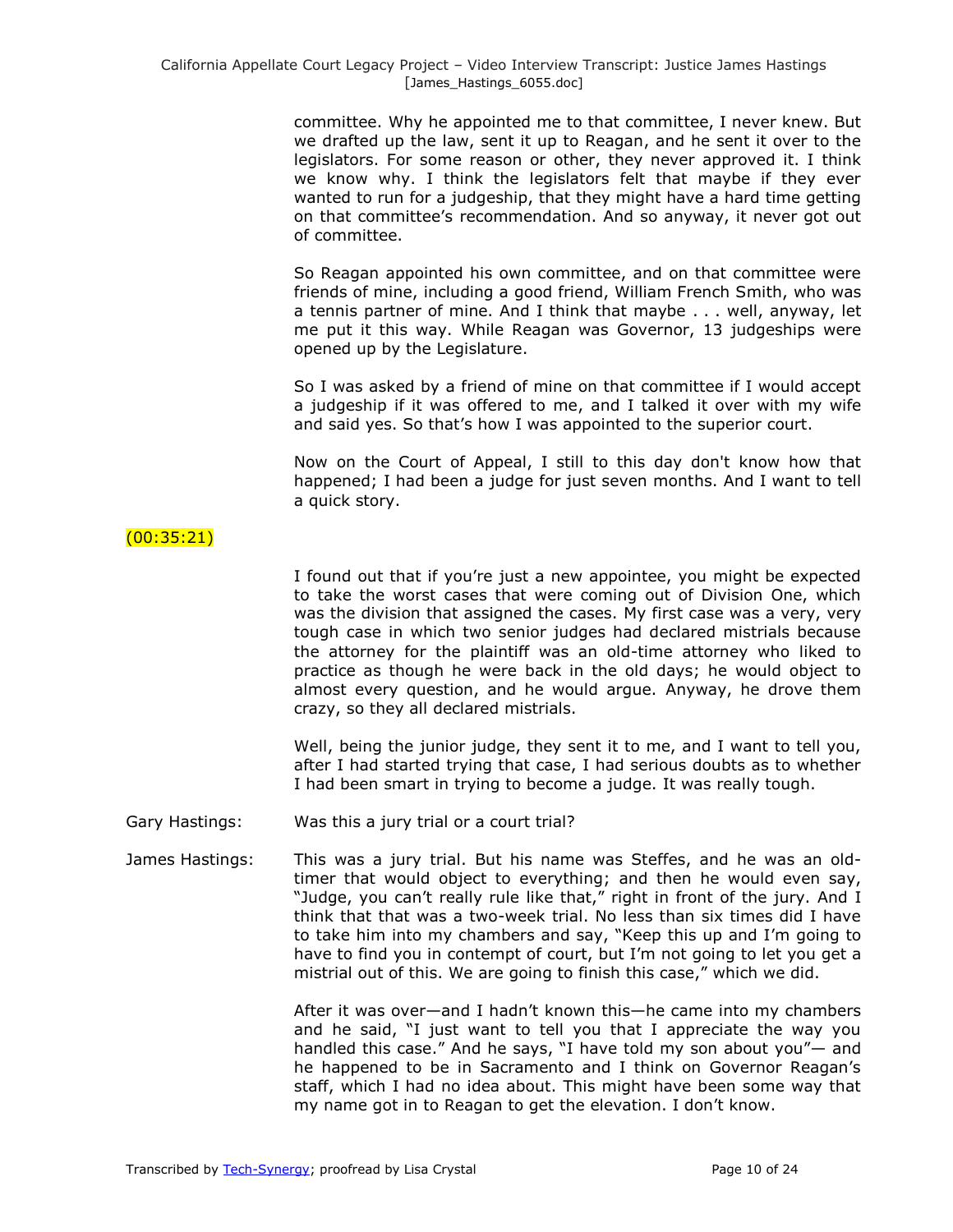So out of tragedy—or I won't say tragedy—out of a hardship case, it might have been that that was the opening for my appointment. Because I hadn't sought it; it was just out of the blue.

- Gary Hastings: Let's go back briefly. You graduated in 1948 from law school. And why don't you tell us what you did after law school—who you went to work with and what you specialized in, that type of thing?
- James Hastings: Well, most of my law was in business. My father had a very fine probate practice, and I got into that, and then because of my teachings at Southwestern, where I taught real estate law, I got into real estate practice.

At that time, in my early years, condominiums were just coming into being. And I was in the forefront of drawing a condominium, you might call, rules and regulations, and organizing corporations that would become condominiums.

So I was in the beginning of that, in real property law. And then, in addition to my business law and my estate practice, I became chairman of the board of the Bank of Pasadena, and got into banking law. So that was primarily my practice: real estate law, probate law, corporations and partnerships, and banking law. That was primarily what I was doing.

- Gary Hastings: Was this at your father's firm, the firm that had your father's—
- James Hastings: Yes.
- Gary Hastings: And what was it called when you joined it?
- James Hastings: Hastings, Blanchard & Hastings was the name of the firm.
- $(00:40:02)$
- Gary Hastings: And you were the first or the third Hastings?

James Hastings: Third; my father was the first. My father, by the way, lived to be 104.

Gary Hastings: He practiced until he was almost 100, didn't he?

James Hastings: Yes, he did.

Gary Hastings: And you were also active in the local bar association and the State Bar. Why don't you tell us about what did you did them?

James Hastings: I have to tell you, first of all, about my father there and why I was so active in the State Bar. My father was probably the most ethical person you would ever want to meet, and he had this reputation with the bar in Los Angeles. He was the chairman of the local bar ethics committee for many, many years. He would write the opinions that he would get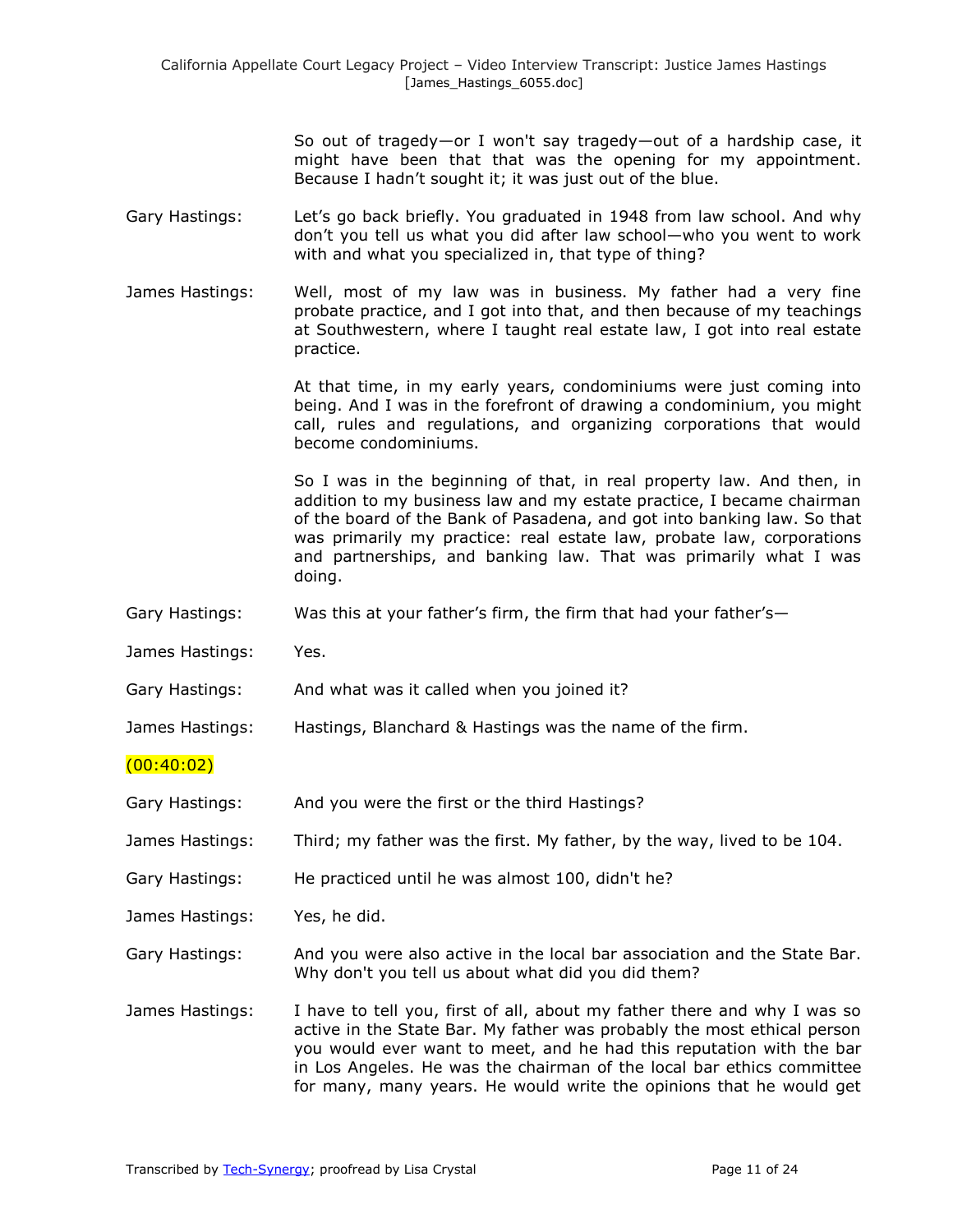from other attorneys as to whether a certain type of action was ethical on their behalf. So he was known as being very, very ethical.

We had a governor back in those days who was crooked as could be. His name was Mayor Shaw. This predates by many, many years your coming into this world. Shaw was finally ousted and a judge who had a very fine reputation for honesty, Judge Bowron, was elected mayor of the city of Los Angeles. He knew about my father's reputation, and he asked my father to head up the zoning board.

Now, the zoning board was where most of their craft was occurring, because these big developers would come in and through the . . . well, you know, just your plain old graft, giving money to the board would get approval for certain areas that could be zoned for commercial work, zoned for different types of residential work, and so forth. This was one of the big areas of graft that was discovered.

So Mayor Bowron asked my father to head up that committee, which he did for several years while he turned the city around. I wanted to tell you that story because that shows how ethical my father was. Because of that, he got me immediately into the ethics committees of the local bar association, and I was on all of the ethics committees. It was one thing. I also was very active in the Junior Barristers, and I put on, as chairman, the Christmas Hijinks. I was on a committee to try and reduce smog in Los Angeles.

Briefly, I did have a lot of extra work on committees for the bar association. Then later on, I think because of my dad's reputation, I was placed, I became chairman of, the committee on the unauthorized practice of law. This was for the state of California—not just local but for the state; and on that committee, we would have to bring in people who are practicing law, corporations that were practicing law, and we would have to give them cease-and-desist orders. And then after that, I was on the State Bar Ethics Committee for two years. And I was told I would be chairman of that committee, except then I was appointed to the superior court.

- Gary Hastings: How did you find the change from the practice of law to being a judge? What did you recognize that was different, that was a significant difference for you?
- James Hastings: It was completely different. I hadn't given much thought to this, but I think by the time I was appointed a judge, I was ready. Being a small practitioner with lots of irons in the fire could keep you pretty busy, and it was nice to get on a bench and just do your judicial work, which I found most enjoyable.

I would say this: after 22 years of private practice, becoming a judge was a wonderful change. I enjoyed it very much, and I can say that I am very thankful that Governor Reagan appointed me because it did change my life much. I think I'm probably alive today because I became a judge and could enjoy what I was doing so much.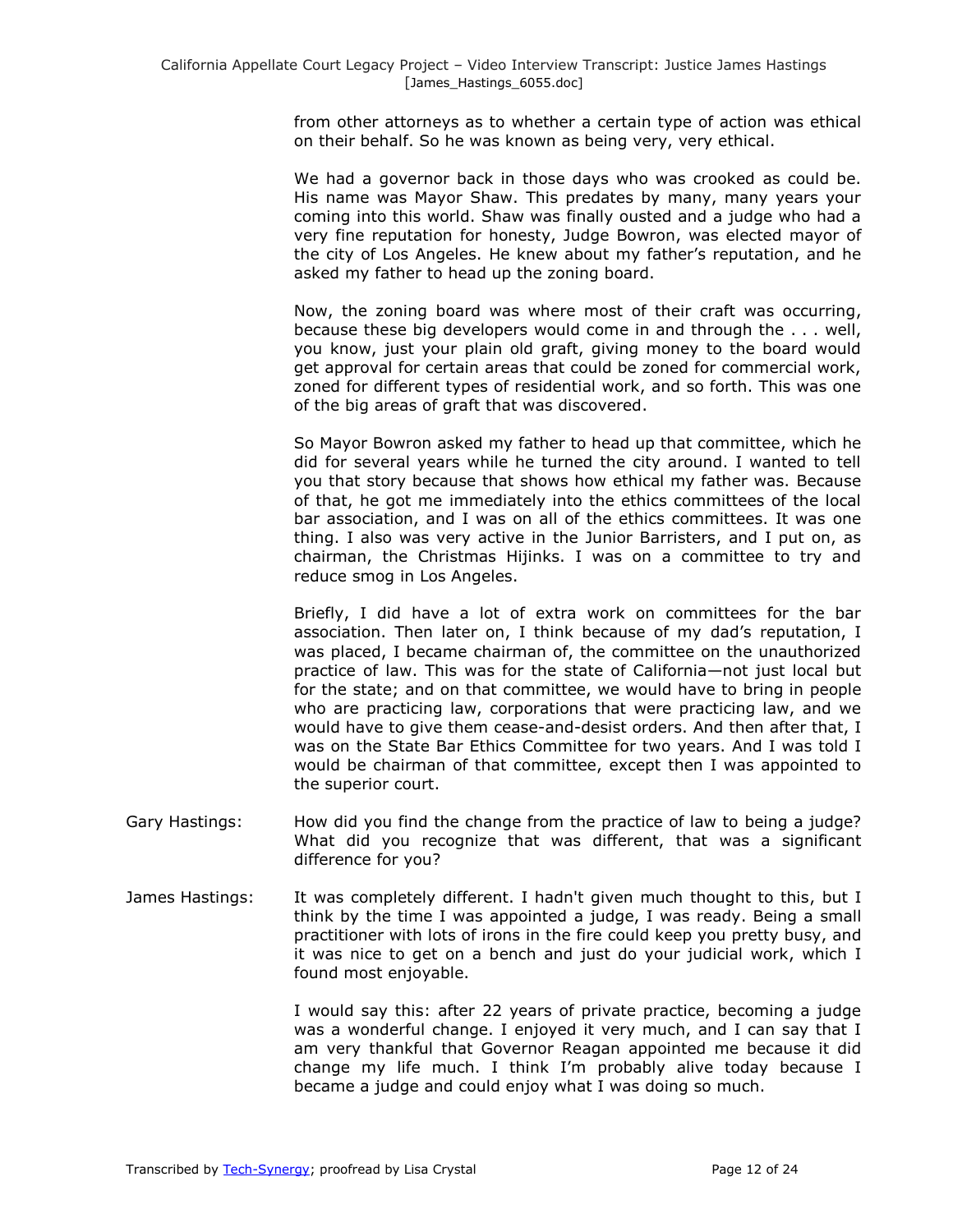#### $(00:45:50)$

- Gary Hastings: How about the change of income? Was there much of a change in income or an impact?
- James Hastings: There was a little drop-off when you became a judge, yes, but not a great deal—because one of the interesting things is that after I was appointed, the Legislature tied their income into the judiciary's income, and all of a sudden we found the judiciary income leaping forward. So I have to admit that after a few years on the bench, I was probably making more money than I would have made if I had stayed in the practice.
- Gary Hastings: Your father must have been very proud of you at that time, going on the bench. Do you remember conversations you had with him around that time about this transition?
- James Hastings: Yes, he was. He had been offered a judgeship when he was a very young attorney by Governor—I can't think of his name right now. But, as mentioned just earlier, the income wasn't very big at that time and he felt he couldn't take the judgeship, so he turned it down. But he was quite proud when I became a judge and very proud when also Gary became a judge after me.
- Gary Hastings: You served in the superior court less than a year. How did you find the transition to the Court of Appeal?
- James Hastings: Well, it's quite different, you know, being a trial judge and then a justice on the Court of Appeal, that there is, I think, a big degree of change. As a trial judge, I think you're more concerned because you're an arbitrator. You're making sure that the case is fair, that the parties get to present their case properly. I think you're more of a referee. You are really not that in the Court of Appeal; you're back to the basic law that was taught in law school where you have to do a lot of research, a lot of reasoning.

I think that of the two jobs, if you want to call them jobs, I found the Court of Appeal position much more to my liking because I enjoyed research, I enjoyed writing opinions. You don't really have time to do that type of work at the trial level. I did like the trial level where you're meeting the attorneys, you're meeting the juries, and you're meeting the people. I did miss that when I went up to the Court of Appeal; I missed that a great deal. But in the long run, if you really enjoy law as I did, I think that the place to get your greatest satisfaction is writing legal opinions and knowing that you can be some influence on, hopefully, new law, because we're writing on cases of first impression at least . . .

See, when I went on the Court of Appeal, we were getting into new areas of law. The no-fault divorce law had just gone into effect and I was receiving all kinds of cases on divorce cases. So I did have a chance to write quite a few cases on the new law. As a matter of fact, let me quickly state that I had not had much criminal law in my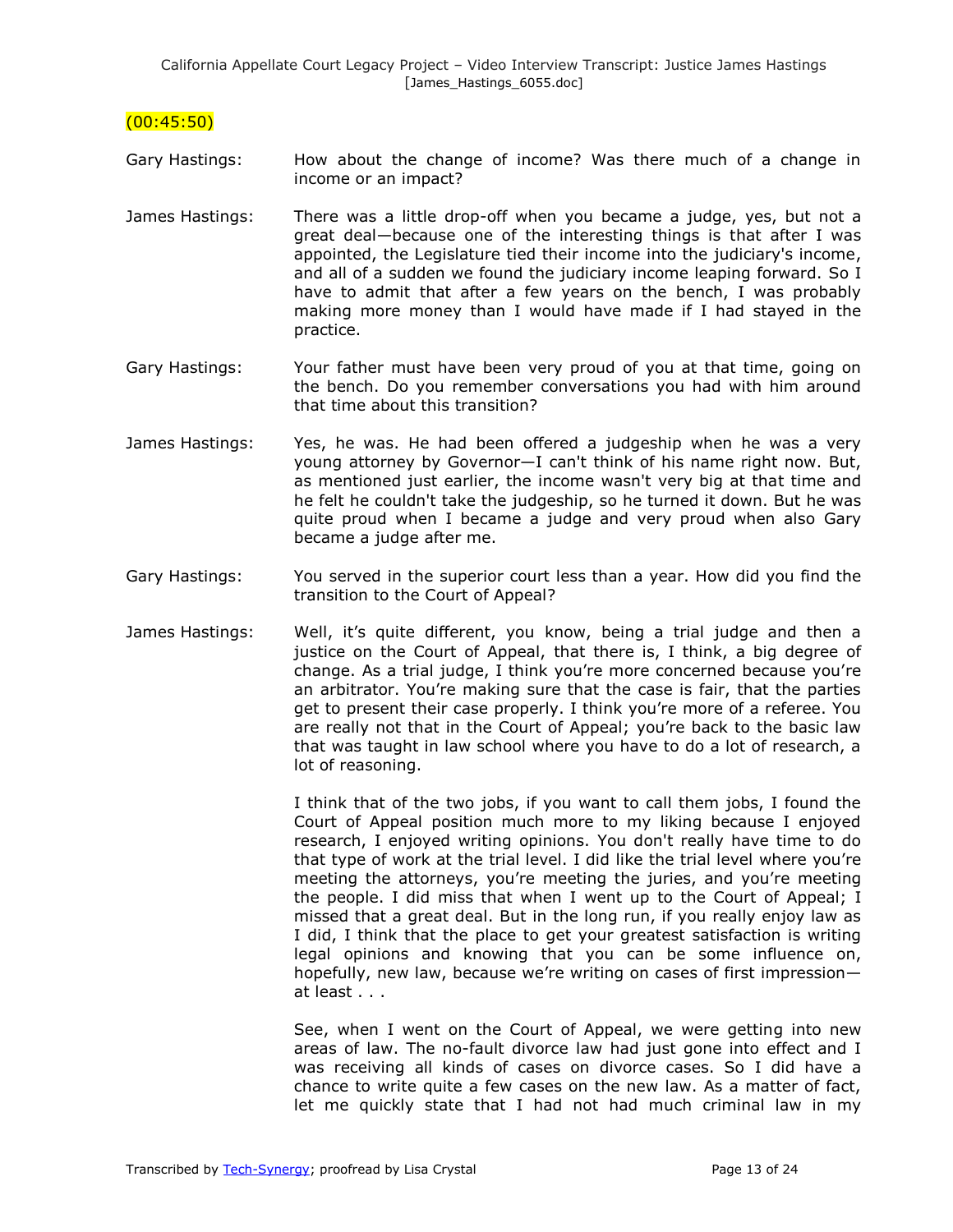> practice. And here I am appointed to the Court of Appeal, and immediately I'm put on the panel for the Manson cases and the Onion Field case.

## $(00:50:47)$

So I had to get in and bone up on my law that I had learned in criminal law. By the way, my professor at USC in criminal law had been Kingsley. He was a good professor, so I could go over and talk to him about the Manson cases. I was not the author in them. Chuck Vogel, we had Chuck appointed to come up and handle the Manson cases, rather, because they were so voluminous; we couldn't take one of us to be writing all of the opinions on it. And Chuck came in and did a great job. So I was on those cases, and as I say, I was on the Onion Field case, and I was also on the *Deep Throat* case; all of these three cases I got as soon as I was appointed.

- Gary Hastings: Over the course of your career, did you come to enjoy your criminal cases more than you thought or not so much?
- James Hastings: I liked criminal cases. I thought that I was able to educate myself enough into criminal law, which you had to do. You have to do it on the Court of Appeal; there's no backing out. You have to learn it, and I did, and I enjoyed it. But it is true that I had done more in the way of civil practice than I had criminal practice.
- Gary Hastings: Was there ever a time in your early years on the Court of Appeal that you wished perhaps you'd spent more time as a trial judge—that it would have been to your benefit?
- James Hastings: Yes. That's a good question. When I was asked if I would take an appointment to the Court of Appeal by the Governor—this was through his appointment secretary—I said, "Wait a year." I said, "I have worked out with a good classmate, a friend of mine, Judge Caldecott, that I will take his criminal court for a year and he will come over and take my civil court for a year." And we had that all worked out. I said, "If possible, appoint somebody else to the Court of Appeal and let me go over there for a year and have a criminal law background before you appoint me. I wish that had happened. For some reason, they didn't want to wait.
- Gary Hastings: When you were appointed to Division Five, which is where the opening was, there was a fairly strong personality who was a presiding justice at that time, Otto Kaus. Can you talk a little about Otto and how you got along with him?
- James Hastings: Otto was not only a strong personality, but he was a wonderful person who was very intelligent, very well schooled in the law, and could write beautiful opinions. He took that from his mother. His mother was a famous writer, and she had been the first one to take the memoirs of Catherine of Russia. Catherine, the Great, was it? She had taken her memoirs in Russian and translated it into English, and she also on her own wrote.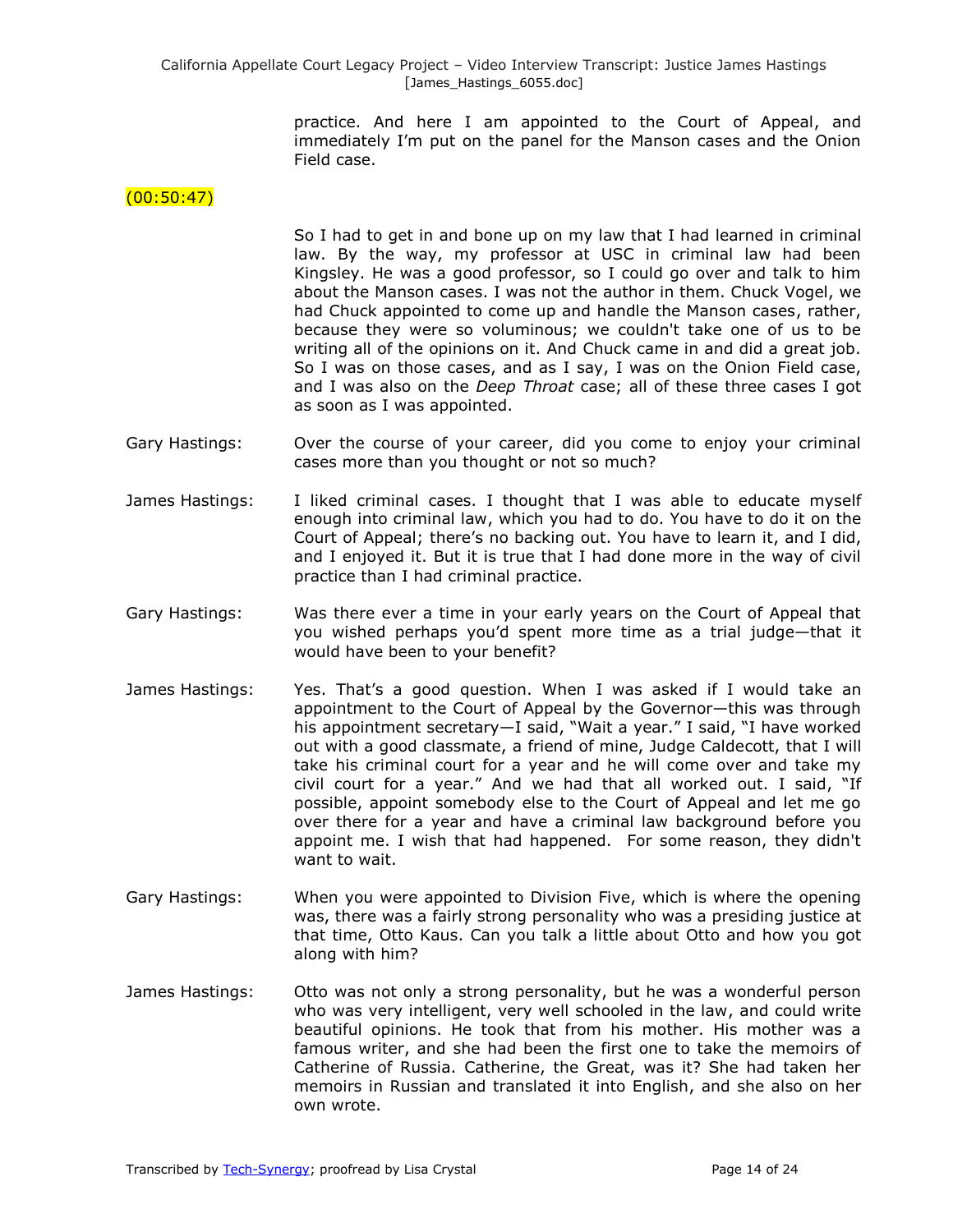# (00:55:00)

So Otto was well schooled when it came to writing opinions. Otto Kaus was probably a form of sort of like a Prussian background and could scare a lot of people because until you got to know him, he could be very opinionated about a point of law. Personally, no problem, but when it came to a point of law, if he thought he was right he could spell out the reason he thought he was right. And unless you were sure of your position, he could pretty much convince you that you went along with him. And this scared some of the judges, I was told before I was appointed to the division.

But I had a wonderful relationship with Otto and I never had a problem. He went on up to the Supreme Court, where he was probably one of our better justices. And I loved the eight or nine years I had with him on my particular Court of Appeal.

- Gary Hastings: Did you socialize with him?
- James Hastings: No. He did not socialize much off the court. No. As a matter of fact, there wasn't really much socializing between any of the justices.

Well, I take that back, I did socialize quite a bit with Justice Stephens.

- Gary Hastings: Clarke Stephens?
- James Hastings: Clarke Stephens, wonderful person, yes. But I think that most of the justices, even in other divisions, worked hard, probably went home at night, lots of times took their work home with them. I don't think socializing was that big or that important
- Gary Hastings: Clarke Stephens came from a well-respected family of judges. What was he like? What was his judicial philosophy?

James Hastings: Clarke was the brother of a federal judge who was well respected. Clarke came from a family that was well known in the judicial circuits. And Clarke was appointed a municipal court judge early in his career, so he had been on the court for a long time when I got there. While he was a Democratic appointee—if you would call it that in those days appointed by a Democratic judge, and I was appointed by a Republican judge, we saw eye to eye on most cases; a very fine person.

Gary Hastings: The public sometimes looks at it the way you just characterized it: you're appointed by a Democratic Governor or a Republican Governor. When you came onto Division Five, I think there would have been two of you appointed by Republicans and two by Democrats.

James Hastings: Right.

Gary Hastings: Did that seem to make any, have any, impact at all on your relationship?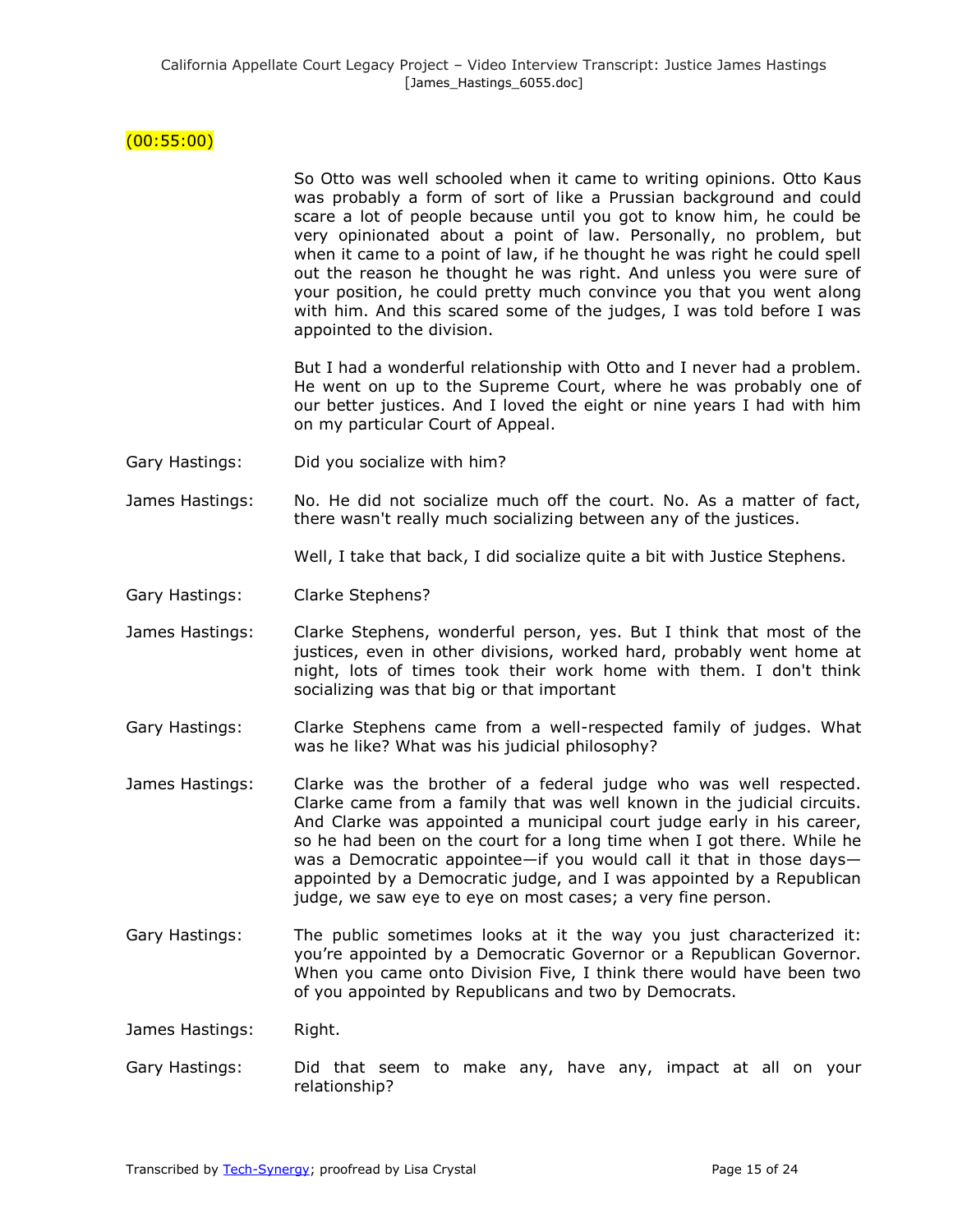- James Hastings: None whatsoever. I think that's a good thing that could be said about a good division, is that each judge knows that they are there to do only one thing, and that is to analyze the case that they have before them at the time, or the cases—see if the law was correctly applied and look at it from that standpoint and not look at it from any type of a political standpoint.
- Gary Hastings: Why don't you tell us about some of your memorable cases? I'm thinking right now about the Alphabet Bomber, Mr. Kurbegovic.
- James Hastings: Well, that case I had early in my career, and that's where the jury had found after the trial on the issue that Kurbegovic was competent. Then the trial went on and the jury found him guilty of being the Alphabet Bomber and placing these explosives in the locker.

The judge at the time reversed the jury, saying that I find him to be incompetent and therefore set aside the verdict. Well, I got the opinion, along with my other two counsel—a lot of counsels were on it, by the way. And I found that under the law, he did not have the right to step in as a 13th juror and set aside what had been clearly litigated.

#### (01:00:21)

So I said so in the opinion, that this was an improper decision and that Kurbegovic was guilty as found. Well, the Supreme Court was confused. They didn't quite know how to rule on the case. So they just ordered the case to be retried, and he was found to be competent and was guilty just as he had been in the first case.

- Gary Hastings: Didn't you receive some death threats from him?
- James Hastings: Not from Kurbegovic. The Onion Field case is where we received some death threats, from the guy who is still in jail, by the way—one of the two who were the defendants in the Onion Field case. One was clearly just sort of a dummy to the other one. The other one was the smart guy; I can't think of his name right now.
- Gary Hastings: One of them was Powell.
- James Hastings: Powell. Thank you. Powell was the real bad guy. He's still in jail, but he's the one that said that if he ever got out, he would look up all of the judges.
- Gary Hastings: One of them just died. I don't know if it was Powell.
- James Hastings: That was the other one. That was the other one. Yes.

Gary Hastings: Do you have any other memorable cases you can recall off the top of your head?

James Hastings: Well, do you want me to name some of the cases that I felt were perhaps important?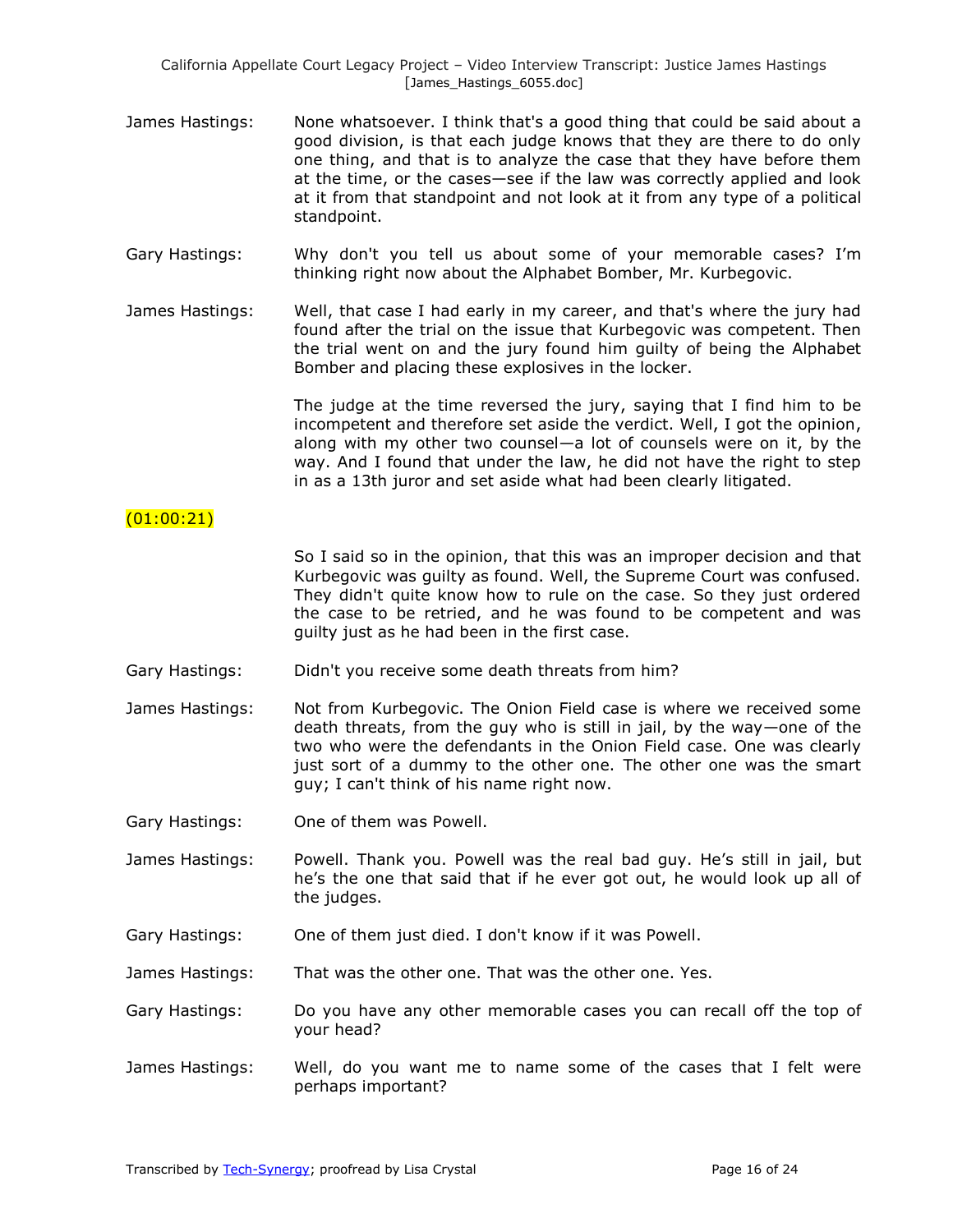Gary Hastings: Sure, absolutely.

James Hastings: Well, the case that I was the proudest of, it's called the *Bartling* case. Bartling was competent mentally. He was not comatose, but he was being kept alive by feeding tubes because it was known that he would die if he was not kept alive by feeding tubes. He had three or four very serious illnesses, all of which alone could have killed him. But he had still not reached the final stage, so he kept reaching up and tearing the tubes out himself, trying to stop his life. And the hospital and the doctors would come along and put the tubes back in because at the time, there had been no case where an individual who had the capacity to tell the doctors that he or she wanted no further treatment had been decided up until that time. The only cases that had permitted removal of the tubes that were keeping him alive was when the person was in a comatose stage.

> So I ruled in this particular case, along with my two associates, that he had the right as an individual to determine his own treatment, and that they should let the tubes be removed. That case was approved by the Supreme Court. I probably got more requests from all over the world for that opinion than any other case I ever wrote, because it was really one of the first cases on being able to stop all of this tubal keeping-aperson-alive at that point. So, as you know, since then there have been many changes.

> Now in the paper the other day, I saw that they were trying to determine whether a person who had AIDS had some kind of an obligation to tell another person that they were having sex with or being in contact with or there was a duty to tell that person.

# (01:05:05)

And I was surprised, because over 20 years ago I had a case where a doctor had a serious venereal disease and he didn't tell . . . it wasn't his wife; it was his girlfriend. He didn't tell her that he had this disease. Well, the trial court threw it out, based upon the law at that time—the law being that we're not going to get involved in these social issues between parties who are having sexual intercourse or whatever. And so they dismissed the case.

Well, I wrote an opinion that this is not right, that this is clearly a tortthat if a person knew that he or she had a disease that it could affect the partner, that that was an actionable tort. And I wrote that case with that conclusion. And that was upheld.

Gary Hastings: Getting back to the right to refuse treatment, if I could for a while?

James Hastings: Right.

Gary Hastings: You had mentioned earlier about the fact that your parents had met in church. What impact, if you don't mind sharing, did your religious upbringing have in how you looked at the right-to-refuse-treatment case?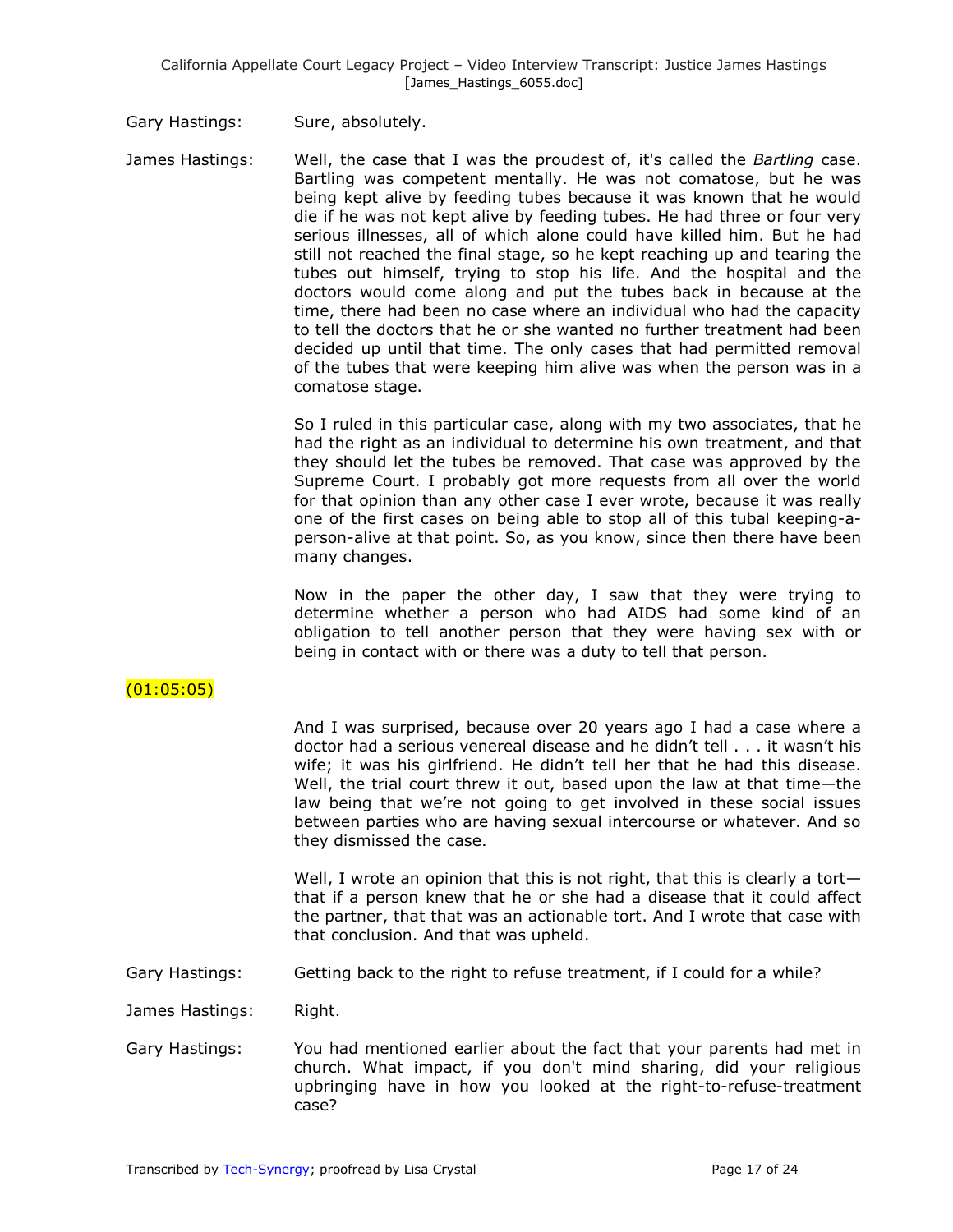James Hastings: That's a good question. My parents, as you could guess, were Christian Science. They were very fair. They didn't try to force me or spoon-feed me the religion. They realized that I would have to make up my own mind. I did go to Sunday school up until I went to college, then I stopped. Actually, I didn't go to Sunday school from high school on. And I just very frankly did not believe in many of the things that that particular religion believed in.

> So I didn't have or carry any religious beliefs into my practice as an attorney or as a judge. So that was no problem. I have always felt that every person has a constitutional right to determine their own decisions in medicine or whatever. So it was easy for me to write that opinion.

Gary Hastings: How about . . . you served with Justice Ashby as well. What do you recall about Herb?

James Hastings: Yes, right. I wanted to tell you, though, one or two other cases. There was also a feeling—not a feeling, but I guess there had been cases where you could not hold our governmental agencies guilty for negligence or gross negligence. And I had a case where the Department of Motor Vehicles had found, and it was on the record, that an 84-year-old man was a danger if he drove his car. They still gave him a driver's license. He went out and jumped a divider and killed four people.

> So a lawsuit evolved out of that, and the lower court said, "No, you can't sue a state entity." And I didn't feel that was right. I felt that where you had gross negligence, as I thought this was, to let this guy go out and drive a car after finding out he was a danger to others, superseded any type of what I call "shield" that was given to our state agencies. And I wrote that no, they could sue the State of California and the department, and that was upheld by our Supreme Court. That was another case that I felt was pretty important.

> And we had a lot of cases of first importance back in those days, especially in family law, because as I mentioned it had just come into existence, the new law came into existence. But those are some of the cases.

## $(01:10:10)$

Gary Hastings: What about your relationship with Herb Ashby?

James Hastings: Herb was fine. I don't quite know how to . . . let me put it this way, we had a very fine division. We didn't get many dissents in our division, because whenever we would have what would appear to be a difference of opinion, we would have a meeting on it and we would see if we could resolve it. Normally we could resolve our differences so that the opinions will go out with three major majority signatures.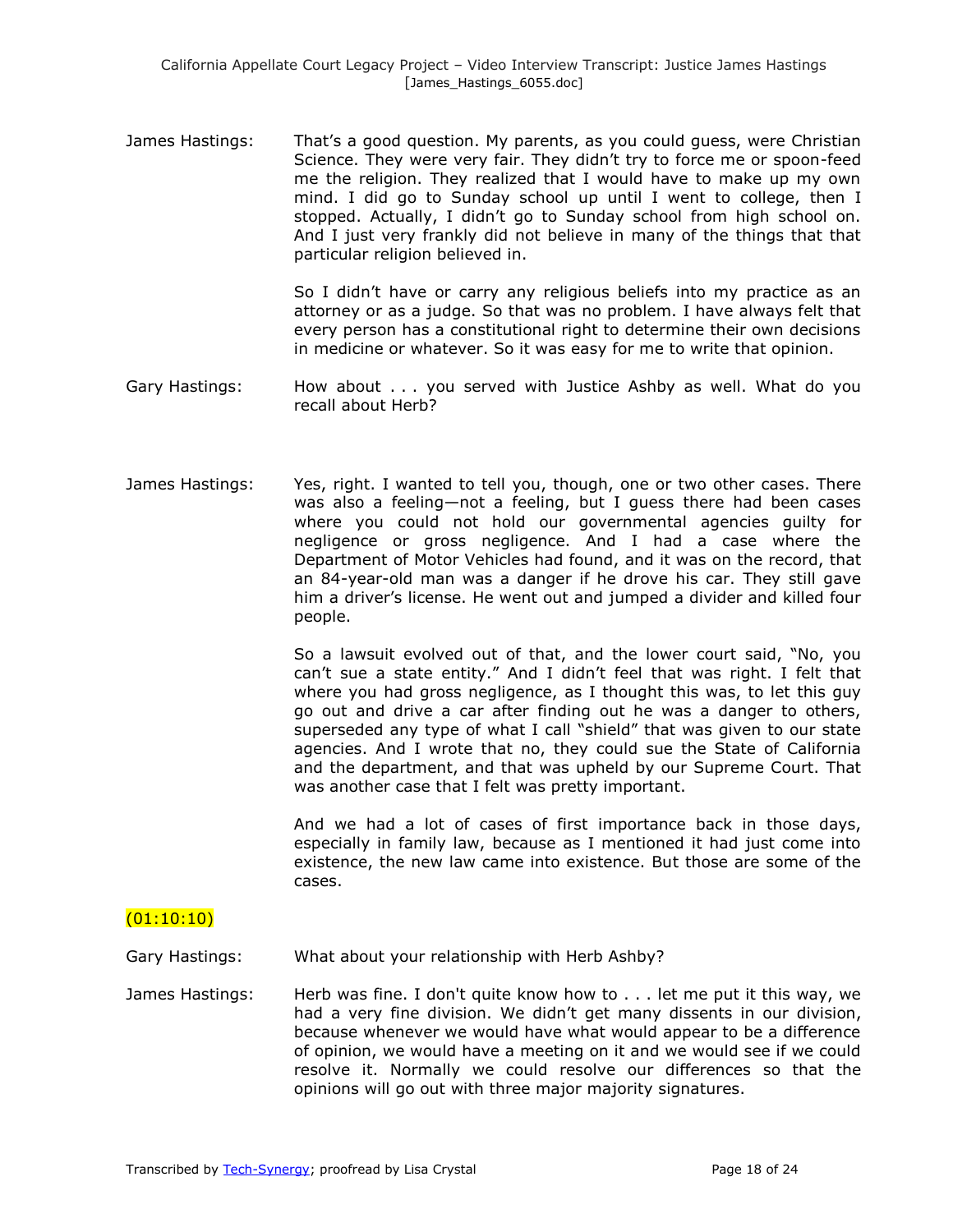When I first went onto the court, there was a little bit of a problem as to how to assign cases. Let me mention this—that it appeared that sometimes the clerks for the various justices would get a little bit overanxious. That's one way of putting it. They would go down to the clerk's office, let me put it this way, and they would go through the cases and assign to our division; and if they would find a case that they thought they would like, it ended up with their justice. Let's put it that way.

So that when I got there, they realized that this was not the way to do business. And we set forth in writing, so to speak, a rule that from that point on—after I got there, because it had not been done before I got there—that when the clerk would put out the cases for our division, they would go  $1, 2, 3, 4, 1, 2, 3, 4,$  and they would all go that way regardless of how they fell, so that no one justice was getting a case that might be a little more sensational than another case or more down the experience or expertise area that that judge felt he or she had.

So we did change the rule at that time, and it worked out very well. We had a great division. I really think that our division back in those days was considered one of the top divisions in the state.

- Gary Hastings: Dave Eagleson joined the division. Now you knew him from before?
- James Hastings: I knew Dave Eagleson; he was a superior court judge.
- Gary Hastings: What was it like with him as a colleague?
- James Hastings: Great. Dave was a wonderful guy, very smart, very easy to get along with. Otto went up to the Supreme Court from our division, Dave Eagleson went up to the Supreme Court—both from our division, and I can say that I enjoyed working with both of them and we always remained good friends.
- Gary Hastings: Your presiding justice the latter part of your career was Bob Feinerman.
- James Hastings: Bob Feinerman was, and we were good friends. We got along well together. No problem about dissents there; we would talk it out if we had a problem. And I have been very fortunate in having a good division to work with.
- Gary Hastings: What do you think the most important trait would be for having a smooth-running division?
- James Hastings: The first thing is to swallow your ego. If you've got a lot of ego, don't try to bring your ego in with three other guys who are probably just as smart as you are and maybe even smarter. Recognize that you're all there to do the same job. Be considerate in your relationship with your other justices.

## (01:15:01)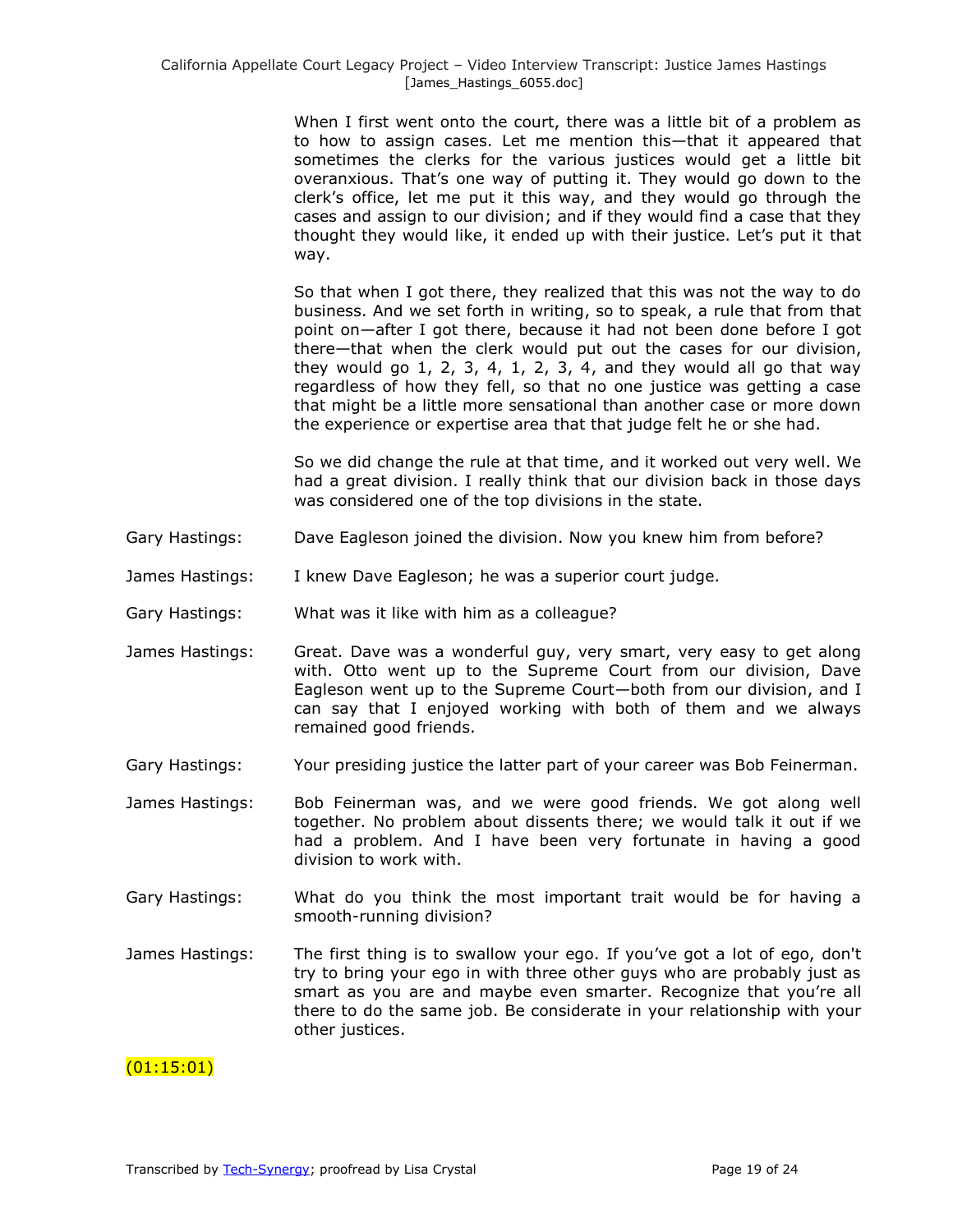If you're not, it's not going to be too happy working in just a four-judge division, because I have known divisions where personalities would take over and I think would infringe on the harmony, not only of the court itself, but on their opinions. If you get along with your other judges you're going to have good opinions. As far as intellect is concerned, sure, there is going to be a difference in intellect in various areas. Some are going to be more comfortable with criminal cases than with civil cases, and vice versa. Recognize that; sometimes rely on the expertise of another judge who is very skilled in a certain area. But you can do that without having to set aside your own experience and knowledge.

See, the great thing about being on the Court of Appeal is that you have time to really study and acquaint yourself with the issues and the law that's involved. And it's not going to be very easy for one of your other judges to fool you on what should be the correct opinion if you do your law, if you do your homework; and that's what you should do on the Court of Appeal.

- Gary Hastings: What about working with staff? You have a secretary, or judicial assistant, we call them today, and one or more research attorneys. What was your theory and your philosophy about working with staff?
- James Hastings: I had great relationships with my staff, because when I would give them a case, if I felt that they knew the law or could handle it, I would let them run with it. And then I would let them do the opinion and then I would review it with them; and if I felt that they had made a mistake, I felt that I could be very circumspect in how I discussed it with them. I never tried to be, "Hey, I'm your boss and you're going to do it this way and that way." It was a working relationship that I had with my staff, and it was a very friendly staff; that's the way it should be.
- Gary Hastings: You just mentioned a number of the judges in your division, but you also worked with a large number of judges in other divisions—two sort of legends on the court, you might say: Mildred Lillie, Lester Roth. What recollections do you have about the two of them?
- James Hastings: When I was a trial attorney, Mildred Lillie was one of the first women judges on the court. She started as a municipal court judge. She tried a couple of divorce cases for me, so I have known Mildred for years. I got along quite well. She was a very smart lady, very personable, very kind, but she could also let you know . . . let's put it this way, she was a trial judge, you were very careful that you knew what you were talking about or she could bring you up short but in a nice way. She was the kind of a judge that could keep control of her court without your getting upset about it. She was a very nice lady.

As a justice of the Court of Appeal, I didn't have a chance to ever really sit with her. I respected her opinions, but all I really knew her was as an associate and that was about it. Some of the others . . . we had Bernie Jefferson back in those days—a brilliant justice, brilliant scholar, had written many books. And he was a great guy, you could love him socially. But if you were on the court with him, as I was told by his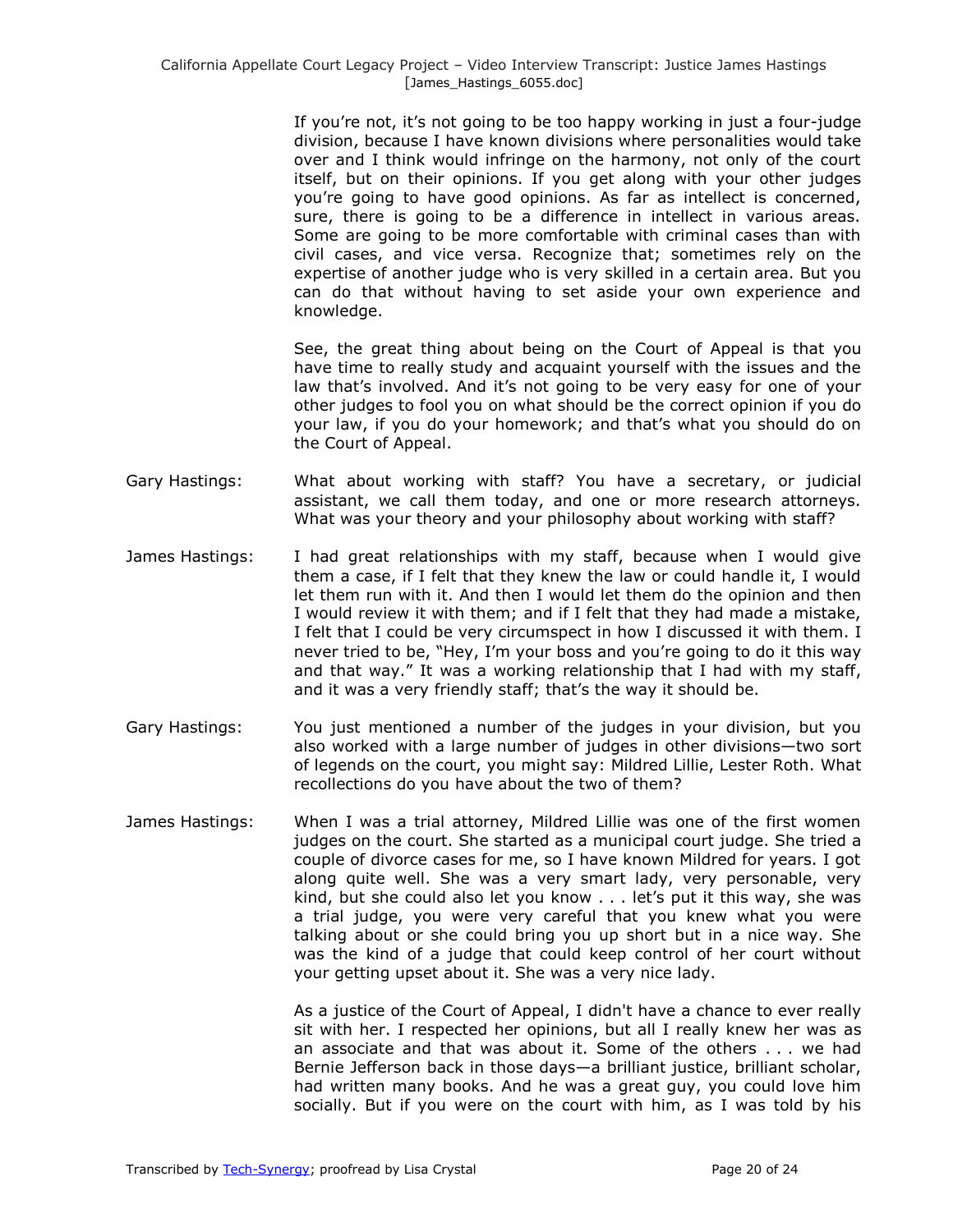friends and he told me himself, he said, "Sure, you can disagree with me, but you should never expect me to change my opinion. When I write an opinion," he says, "that's it." And his associates would always tell me the same: "If Bernie dissented, just take his dissent and go on, don't go in and try and change his mind." Now that was rare. That generally didn't happen in our case; some of the others.

# (01:20:33)

- Gary Hastings: How was Campbell Lucas?
- James Hastings: Well, Campbell Lucas was just a wonderful judge and a wonderful person. He is just so nice, so easy to get along with. Yes, for a while there he was my presiding judge; after I had retired, I stayed on for two more years to help the court with its backlog, because Dave Eagleson had been appointed to the Supreme Court and we were shorthanded. And so I stayed on when he was presiding judge of Division Five. He was just a very easy to work with, fine judge.
- Gary Hastings: On occasion, you had some of your opinions decertified by the Supreme Court. Were you ever overruled by the Supreme Court?
- James Hastings: Oh, sure.
- Gary Hastings: How did you take that?
- James Hastings: *[Laughing]* I disagreed with them. I don't think I had too many overrulings. I can only remember maybe two or three; now, decertifying was something else again. I can understand that, because I was going through my cases before I came here for this interview, and I noticed that on most of the cases where they wanted to take over one of my opinions, it was either Rose Bird or Justice Mosk who voted to take it over. None of the others did, but those two always wanted to take my opinions over. And I think that again was a philosophical disagreement which you shouldn't have. You shouldn't have that philosophical disagreement so much in the courts, but we all know that there can be. Now, your question again was what?
- Gary Hastings: When the Supreme Court would disagree with you and reverse you, did you always agree that they were right or not?
- James Hastings: Oh, no! I disagreed with them every time. I never did, but luckily they didn't take over that many cases.
- Laurence Rubin: Let me ask some questions about Gary for a while, if I may. At some point . . .

Gary Hastings: Can I dissent?

Laurence Rubin: You can dissent and you can answer the questions too. At some point he expresses an interest in law. How does that come about?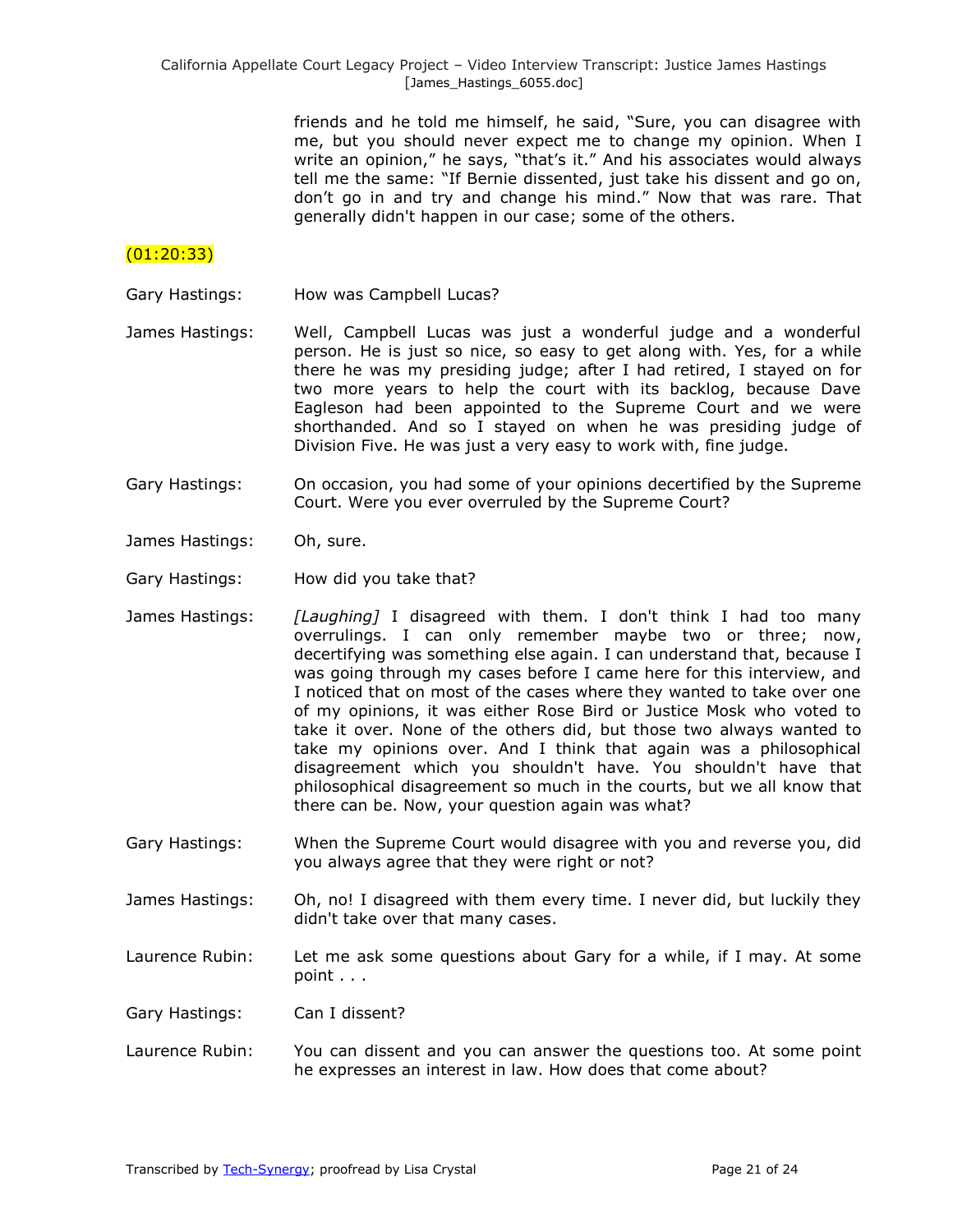James Hastings: I think that I figured that Gary wanted to go to law school after he had one year out in private business like I had had. See, I had had a year with Firestone Tire & Rubber Company; he had had one year with Alcoa. And it kept coming back to him, and he saw that he would be much happier being his own boss. Okay, where could he be his own boss?

> Well, he had, like I did, because of an affinity towards the law—and so he decided that if he could come back and go to law school that was what he would do.

- Laurence Rubin: I think, if I have my years right, by the time he actually graduated you were on the bench.
- James Hastings: No. I was appointed to the bench I think the day that he graduated, wasn't it? Yes.
- Gary Hastings: Had there been some talk about him joining your firm prior to the time you were appointed?
- James Hastings: I don't know if we had talked about it. Gary, I can't remember, had we?
- Gary Hastings: I think we were just assuming that it was going to happen.
- James Hastings: I think that's right; I think we assumed that he would do that. But let me say this, that see, on the same floor of my office was the firm of Belcher, the Belcher firm. And Belcher was probably the number one trial attorney in the state of California, and I knew him well. We would meet often, and I knew other partners of his firm.

# $(01:25:14)$

I can remember this very well. We were both in the men's room and he said, "I have heard good things about your son at the university." And I said, "Yes, I'm proud of him. He's number one in his class," and all this and that. And he says, "Well, I know you're going to be appointed a judge." I am not sure I knew it at that time. But see, he was very knowledgeable in what was going on, and he might have said that. And he said, "I'd like to talk to him." And I said, "I think that would be great," because . . . They hired Gary, and I know that was a wonderful experience.

Laurence Rubin: And you stayed there until you were appointed?

Gary Hastings: Correct.

- Laurence Rubin: During the time Gary was on the trial court, you were on the Court of Appeal for a while, and did you ever . . . I know you wouldn't have ever ruled on one of his cases, but did it ever turn out that a case coming from his court was assigned initially to you?
- James Hastings: I can't remember that. I do remember that he came up on assignment to our division to sit with us, and of course everybody was saying, "Are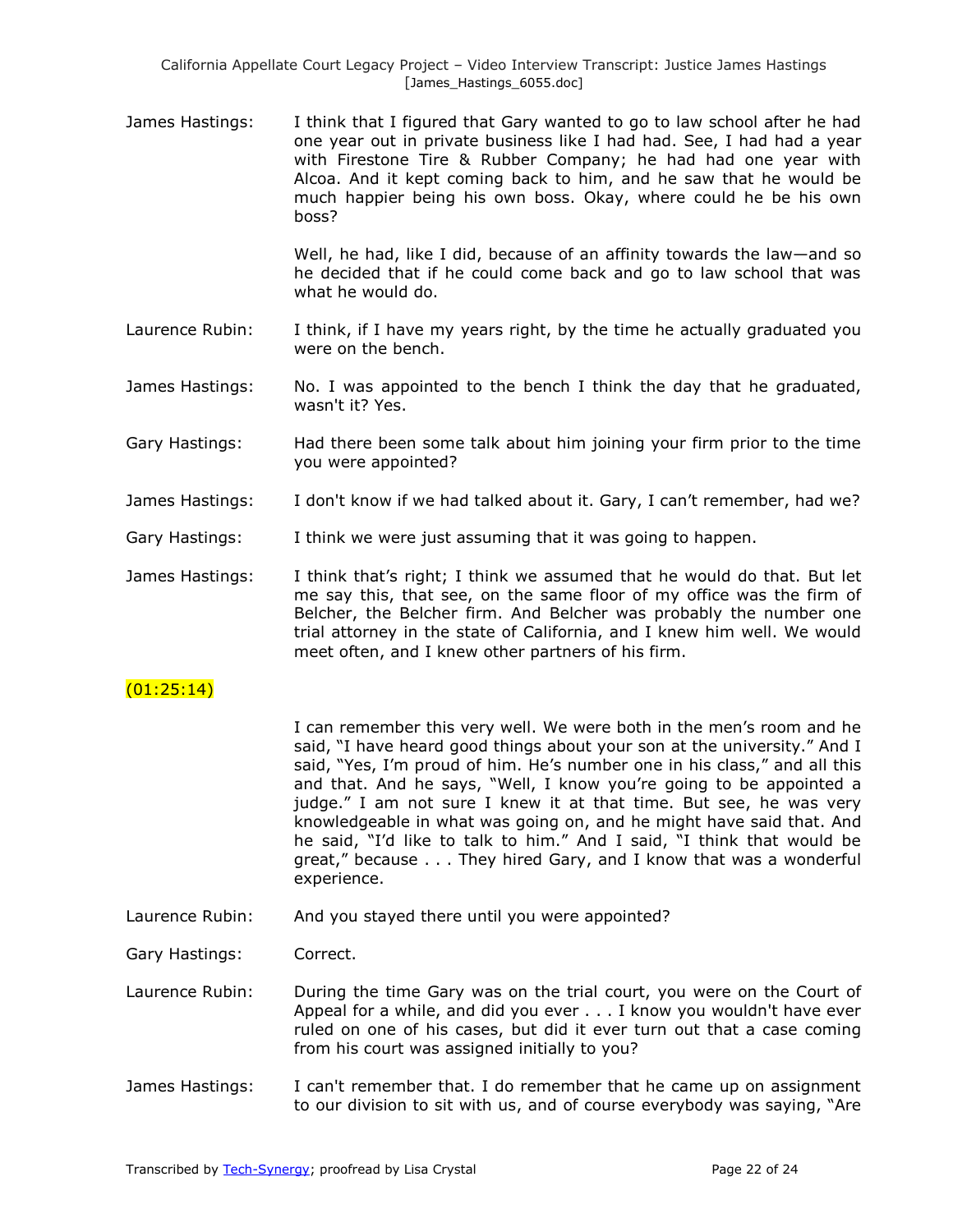> you going to be on the same cases together?" And I said no, that wouldn't be right, because I knew what the attorneys would say; they would say, "They ganged up on us." The losing attorneys would at least say that. So although he was there at the same time, we didn't sit together.

Laurence Rubin: So for those two months, really, was the only time you ever worked directly with him in the same operation?

James Hastings: Yes. I think that's right.

Gary Hastings: What was that like?

James Hastings: Well, it was wonderful. But he would write his opinions, but I wouldn't be on them. So I don't know, Gary, was I reviewing your opinions when you were there?

Gary Hastings: Not that I know of.

James Hastings: I don't think that I . . . I think I more or less left Gary to be on his own.

- Gary Hastings: I do have to say there was one time when I was still practicing law that one of my cases was assigned to Division Five, and I had to go up and argue. And Dad was not assigned to sit on it, of course. I don't think I ever prepared any oral argument better than that one. And unfortunately when we got there the attorney on the other side, Fred Hiestand, stood up, and he was the appellant and said, "Your Honors, I have no argument; I'm just here to answer questions." They had none, so I didn't to have to make my well-prepared argument.
- Laurence Rubin: When you were in court that day, was your father on the bench or had he walked off?
- Gary Hastings: He was on the bench.

Laurence Rubin: Well, that was your one chance.

- Gary Hastings: That was. Thank heavens I didn't have to make that argument. I don't know how I would have done it.
- Laurence Rubin: Your father lived to 104 and you're approaching 90. To what do you attribute the success of your longevity?
- James Hastings: I guess genes; I can't think of any other reason. My father lived a much more, what would I say, Gary? Not a cleaner life, but he didn't drink he didn't drink coffee, he didn't drink tea. And of course I would take a drink now and then and I enjoyed coffee. So I don't know why I'm living; of course, I don't think I'll live to 104.

Laurence Rubin: You're close.

What about your golf game? I know from having heard from Gary that you've been active pretty much all of these years.